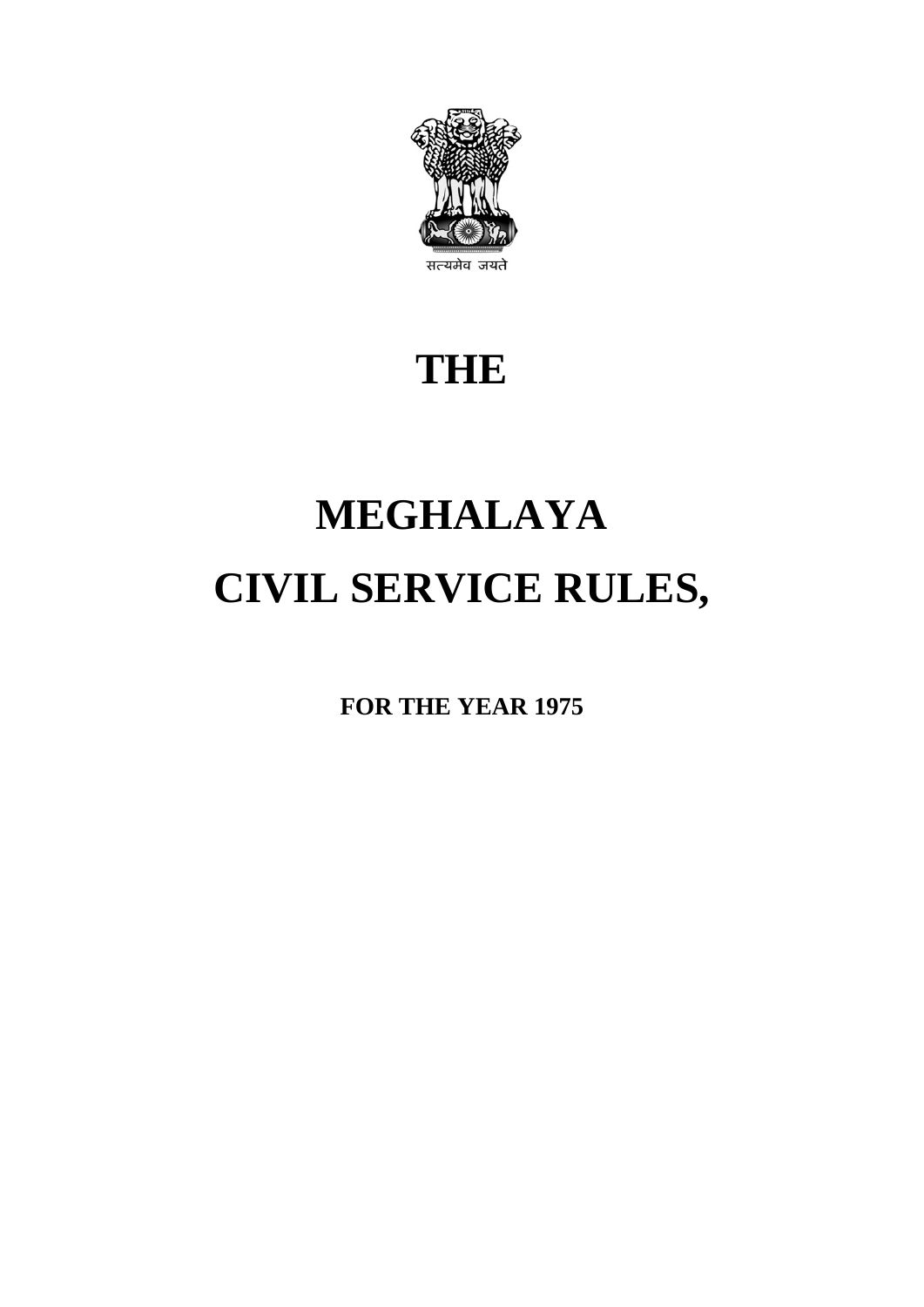#### **CONTENTS**

- 1. Short title and commencement.
- 2. Definitions

#### **Constitution of the service**

- 3. Constitution.
- 4. Composition and strength of the service.
- 5. Method of recruitment.
- 6. Recruitment by Competitive Examination,
- 7. Recruitment by Selection.
- 8. Consultation with the Commission.
- 9. Conditions of eligibility for appearing at the competitive examination.
- 10. Disqualification for appointment to the service.
- 11. Appointment to the service.
- 12. Probation.
- 13. Departmental Examinations and Training.
- 14. Discharge of a Probationer.
- 15. Confirmation.
- 16. Seniority.

#### **Pay, increment, etc.**

- 17. Time scales of pay.
- 18. Special pay
- 19. Fixation of initial pay in the time scale.
- 20. Increment.
- 21. Crossing of Efficiency Bar.
- 22. Promotion of Senior Grade time scale.
- 23. Seniority of members of service.
- 24. Miscellaneous Provisions.
- 25. Power of the Governor to dispense with or relax any rule.
- 26. Interpretation.

### SCHEDULE I SCHEDULE II

No Per 240/75/43 dated the 5<sup>th</sup> August, 1975- In exercise of the powers conferred by the proviso to Article 309 of the Constitution of India, the Governor of Meghalaya is pleased to makes the following rules relating recruitment and conditions of service of persons appointed to the Meghalaya Civil Service.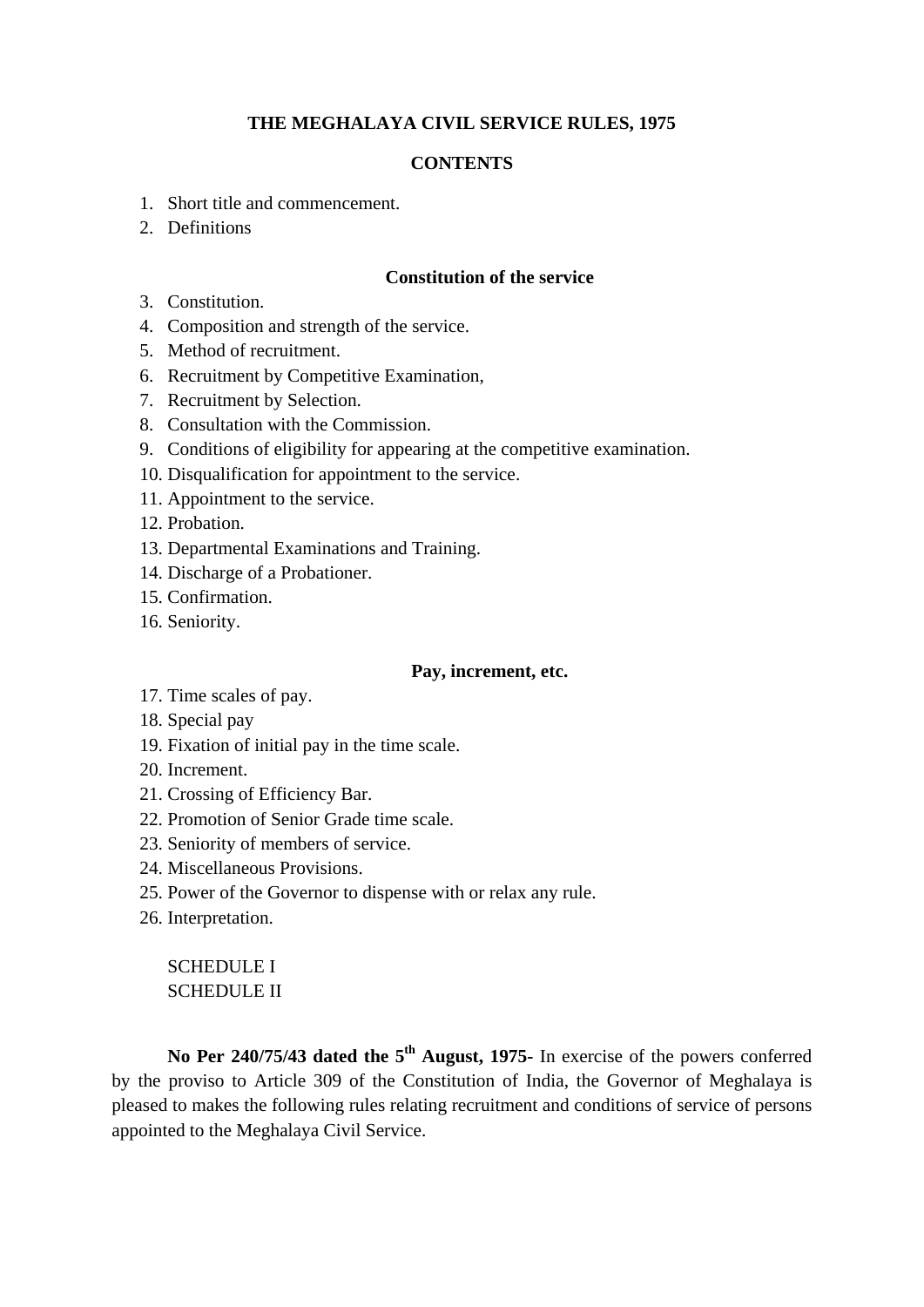#### ASSAM & MEGHALAYA SERVICES CODE

- **1.** Short title and commencement:-
	- (1) These rules may be called the Meghalaya Civil Service Rules, 1975.
	- (2) They shall come into force from the date of this Notification.
- **2.** Definitions:- In these rules unless there is anything repugnant in the subject or context:-
	- (a) "Commission" means the Meghalaya Public Service Commission.
	- (b) "Committee" means the Committee constituted under Rule 7.
	- (c) "Government" means the Government of Meghalaya.
	- (d) "Governor" means the Governor of Meghalaya.
	- (e) "Member of the Service" means a member of the Meghalaya Civil Service.
	- (f) "Recommending Authority" means the Secretary to the Government of Meghalaya or the Heads of Departments under the Government of Meghalaya as the case may be under whose administrative control a person is serving for the time being.
	- (g) "Service" means the Meghalaya Civil Service.
	- (h) "State" means the State of Meghalaya.
	- (i) "Years" means calendar year.

#### **Constitution of the Service**

- **3. Constitution-** The Service shall consist of the following persons namely:-
	- (a) Members of the Assam Civil Service Class I who are allocated or may be allocated to the State of Meghalaya in accordance with the provisions of Section 64 (1) of the North-Eastern Areas (Reorganisation) Act, 1971.
	- (b) Members of the Assam Civil Service Class II who are allocated or may be allocated to the State of Meghalaya in accordance with the provisions of Section 64 (1) of the North-Eastern Areas (Reorganisation) Act, 1971.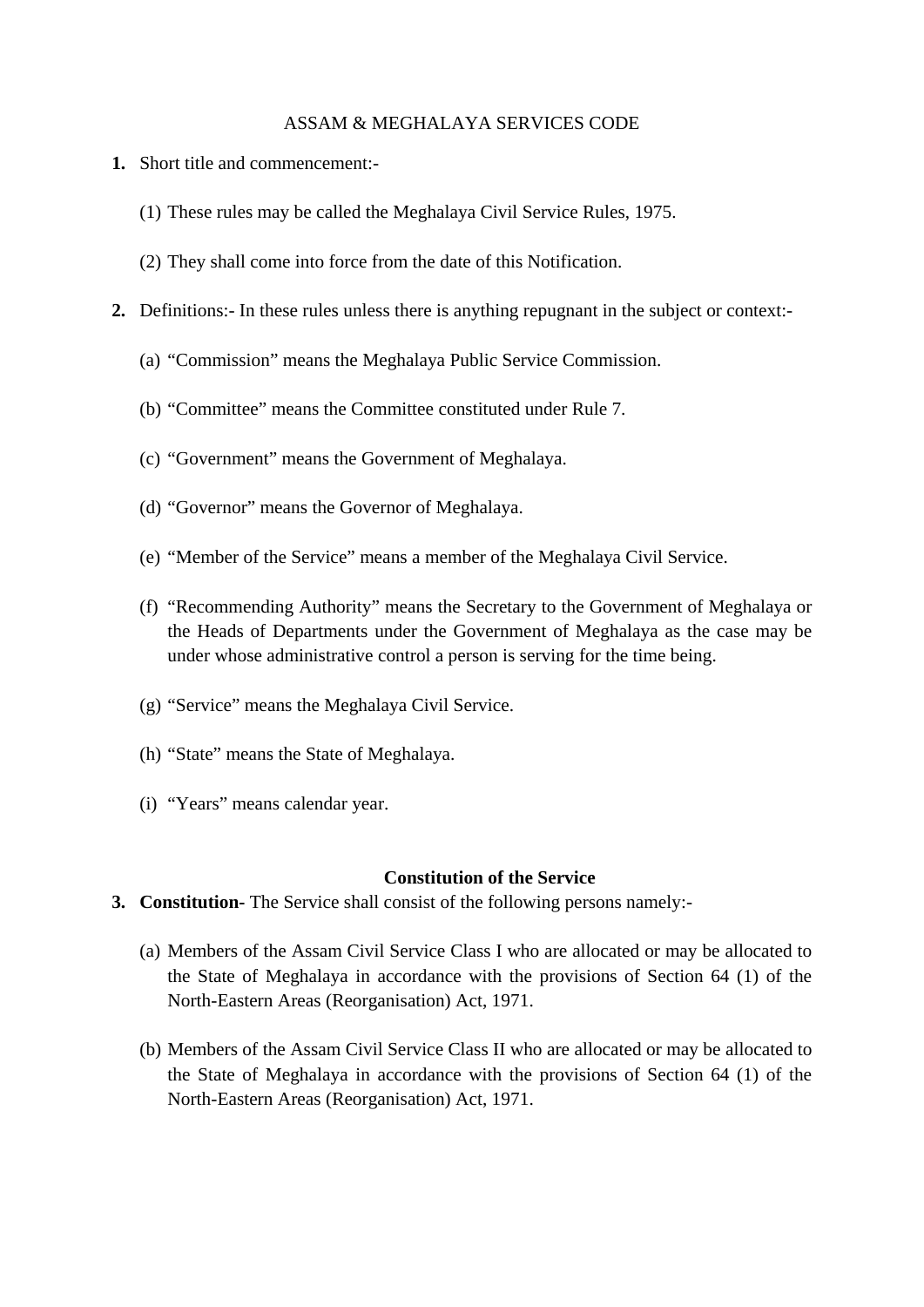- (c) Persons appointed to posts on the basis of emergency recruitment made through the Meghalaya Public Service Commission as per advertisement No. 15 MPSC/18/2/73- 74 dated  $27<sup>th</sup>$  March, 1974.
- (d) Persons recruited to the Service in accordance with the provisions of these rules.

#### **4. Composition and strength of the Service-**

- 1) The strength and composition of the Service and the nature of posts therein shall be as determined by the Governor from time to time.
- 2) At the commencement of these rules, the strength and composition of the service and the nature of posts therein shall be as shown in Scheduled I.

#### **5. Method of recruitment-**

- 1) Recruitment to the service, after the commencement of these rules, shall be by the following methods, namely:
	- a) By a competitive examination conducted by the Commission;
	- b) By selection from among persons serving in connection with the affairs of the State.
- 2) The proportion of vacancies to be filled up in any year in accordance with clauses (a) and (b) above 75:25 respectively;

Provided that the number of persons recruited under clause (b) shall not at any time exceed twenty-five percent of the total strength of the service.

3) Notwithstanding anything contained in sub-rule (1), if in the opinion of the Governor the exigencies of the service so require, the Governor may, after consultation with the Commission, adopt such method of recruitment to the Service, other than those specified in the said sub-rule, as he may, by regulations made in this behalf, prescribe;

Provided that the number of persons recruited under sub-rule (3) shall be determined by the Governor from time to time.

**6.** Recruitment by Competitive Examinations-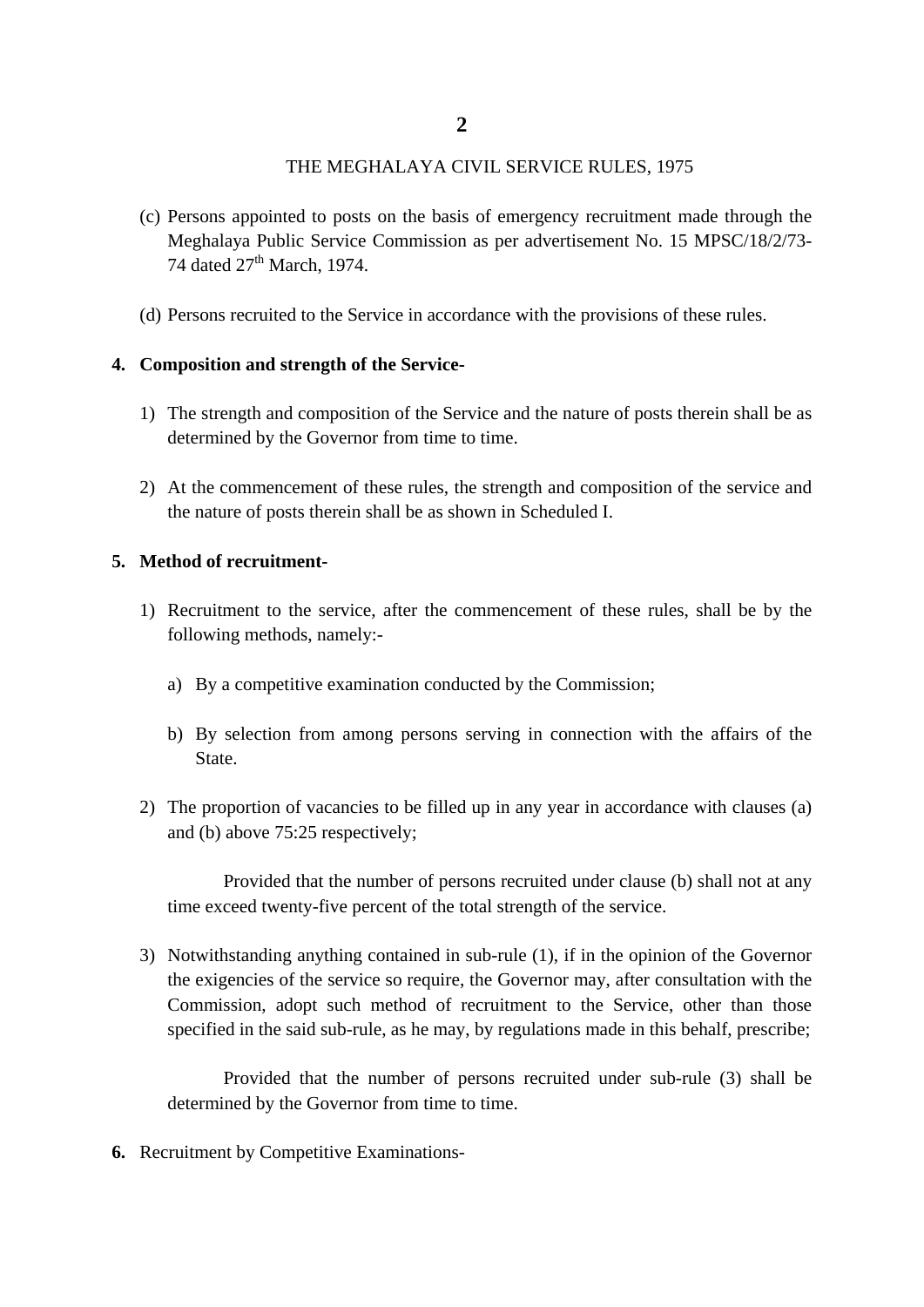## ASSAM & MEGHALAYA SERVICE CODE

- (1) A competitive examination for recruitment to the service shall be held intervals as the Governor may, in consultation with the Commission, from time to time, determine.
- (2) The examination shall be conducted by the Commission in accordance with such rules and syllabus as the Governor may, from time to time, make in consultation with the Commission.
- (3) Of the number of vacancies to be filled up on the results of each examination there shall be reservation in favour of candidates belonging to Scheduled Castes and Scheduled Tribes to the extent and subject to the conditions as the Government may, from time to time prescribe.
- (4) The Commission shall prepare a list of all candidates who have qualified in the examination in order of merit which shall be determined in accordance with the aggregate marks obtained by each candidate and if two or more candidates obtain equal marks, the Commission shall arrange them in order of their relative merit which shall be determined in accordance with the general suitability of the candidates for appointment to the service. The list shall be forwarded to the Governor and be published in the Gazette of Meghalaya.
- (5) The inclusion of a candidate's name in the list shall confer no right to appointment unless the Governor is satisfied, after such enquiry as may be considered necessary, that the candidate is suitable in all respect for appointment to the service.

#### **7. Recruitment by Selection-**

- (1) There shall be a Selection Committee consisting of the following, namely:-
	- (a) Chairman, Meghalaya Public Service Commission or, where the Chairman is unable to attend, a Member, Meghalaya Public Service Commission.
	- (b) Chief Secretary to the Government.
	- (c) Commissioner of Divisions, Meghalaya.
	- (d) Secretary to the Government, Personal Department.

The Chairman or the Member, Meghalaya Public Service Commission as the case may be, shall preside at the meetings of the Selection Committee at which he is present.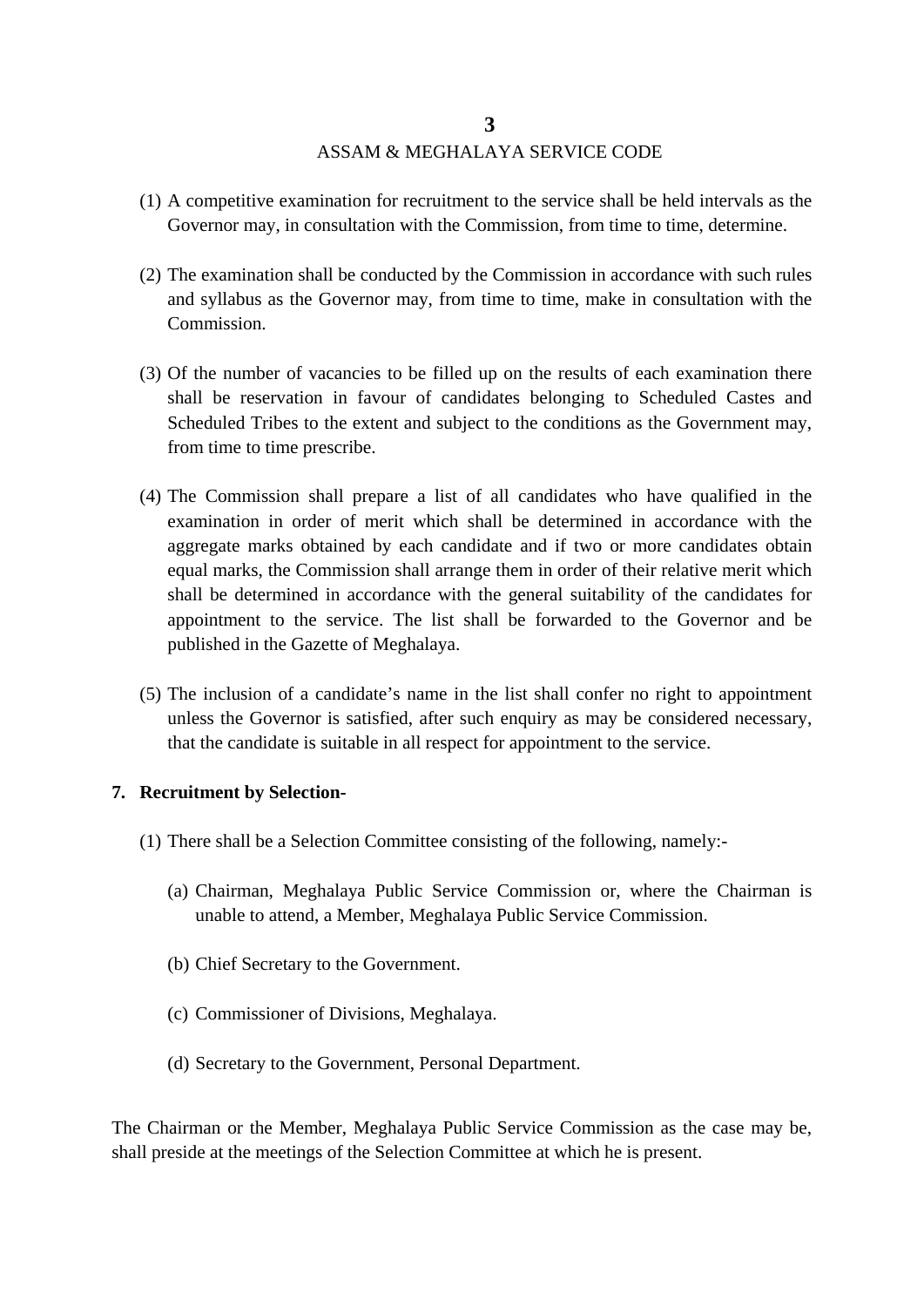- (2) The Governor shall call upon the Recruitment Authority to submit recommendations in respect of persons serving in connection with the affairs of the State-
	- (a) Who are of outstanding merit and ability; and
	- (b) Who on the  $1<sup>st</sup>$  day of that year have completed not less than eight year's continuous service under the Government in a post not below the rank of Upper Division Assistant in the Meghalaya Secretariat or offices of the Heads of Departments or District Offices or in any post under the Government carrying a pay scale of Rs. 350-550 and above, and who is holding that post in a substantive capacity.
- NOTE: Sub-clause (b) of sub-rule (2) of Rule 7 has been substituted vide Notification No.

P. 257/75/271, dated 15-3-80 and published in the Meghalaya Gazette Part V-A

dated 27-3-80 at page 135.

- (3) The Governor shall refer the case of persons recommended under sub-rule (2) to the Committee and shall simultaneously forward to the Committee the recommendations of the Recommending Authority together with the Character Rolls and service Records of such persons and shall also indicate the approximate number of vacancies to be filled by selection.
- (4) The Committee shall, in initial scrutiny of the recommendations and the Character Rolls and Service Records, call such persons, as it may consider *prima facie* suitable, for interview and prepare a list of such persons who in its opinion are suitable for appointment to the service, in order of preference which shall be determined in accordance with the general suitability of such persons for appointment to the service;

Provided that no person shall be recommended under sub-rule (2) nor shall the Committee select any such person unless the Recommending Authority and/or the Committee, as the case may be, is further satisfied that:-

- (a) He has executive ability.
- (b) His service can more profitable be utilised by appointment to the service, and
- (c) He possess the academic and other qualifications except that of age, laid down in Rule 9 for the purpose of appointment to the service by competitive examination.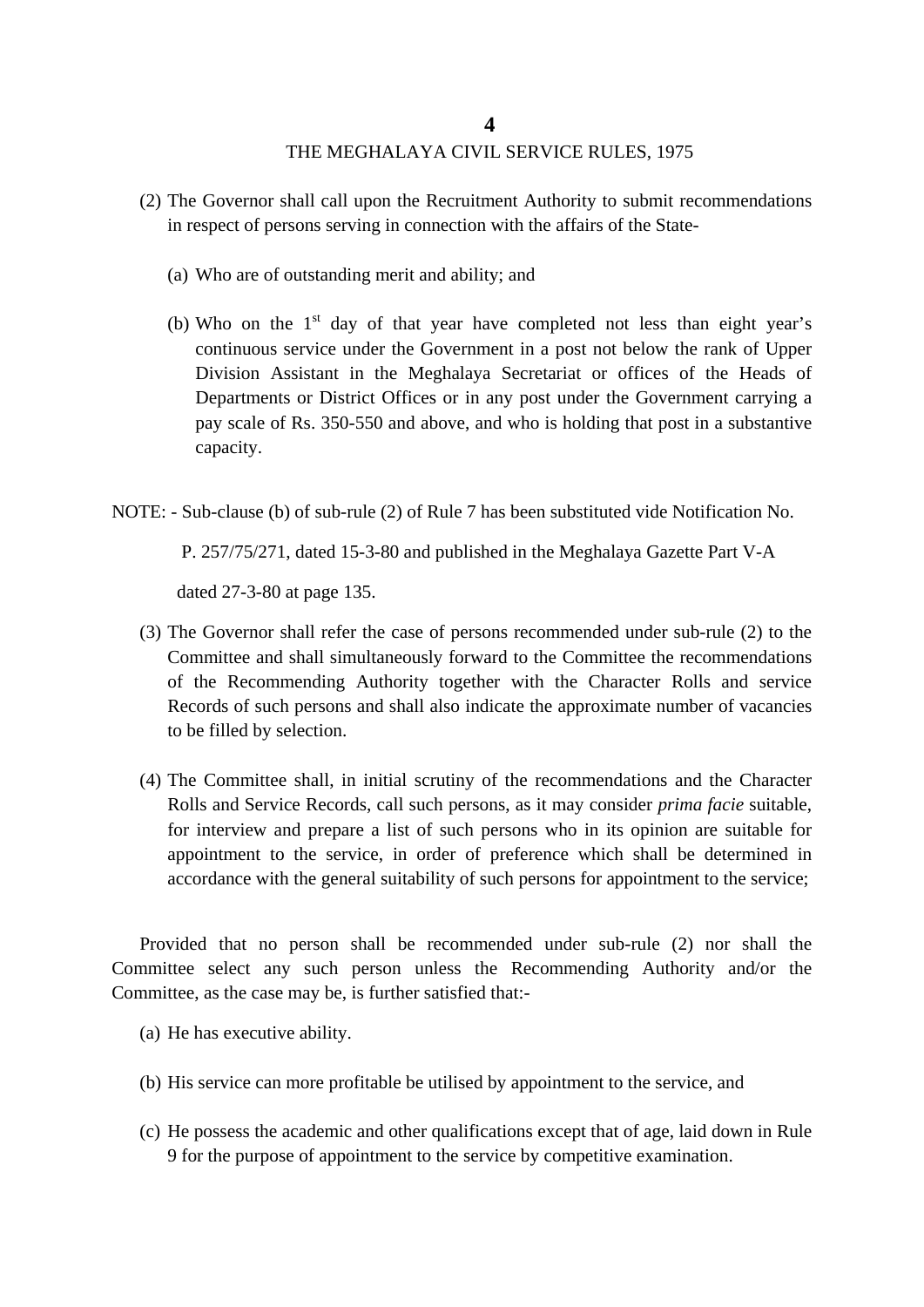(5) The number of persons to be included in such list shall not exceed twice the number of vacancies to be filled by selection.

#### **8. Consultation with the Commission-**

- (1) The list prepared under Rule 7 shall be forwarded by the Governor to the Commission along with the Character Rolls, service Records and other relevant papers.
- (2) The Commission shall considers the list prepared by the Committee along with the other documents received from the Governor or on receipt of other documents as may be called for by the Commission and, unless it considers any change necessary, approve the list.
- (3) If the Commission considers it necessary to make any change in the list received from the Governor, the Commission shall inform the Governor of Governor may approve the list finally with such modifications, if any as may in its opinion, be just and proper.
- (4) The list as finally approved by the Commission shall be forwarded to the Governor along with all the papers received under sub-rule (1) and sub-rule (2), if any.
- **9. Conditions of Eligibility for appearing at the competitive examination-** In order to be eligible to compete at the Examination, a candidate must satisfy the following conditions, namely:
	- i) *Nationality-* He must be a citizen of India.
	- ii) *Age-* He must have attained the age of 21 years but must not have exceeded the age of 27 on the first day of the year of advertisement.

Provided that the upper age limit may be relaxed in respect of candidates belonging to special categories in accordance with any general or special order issued by the Government from time to time.

- *iii) Educational Qualification-*
	- (a) He must hold a degree of any University recognised by the Government for this purpose.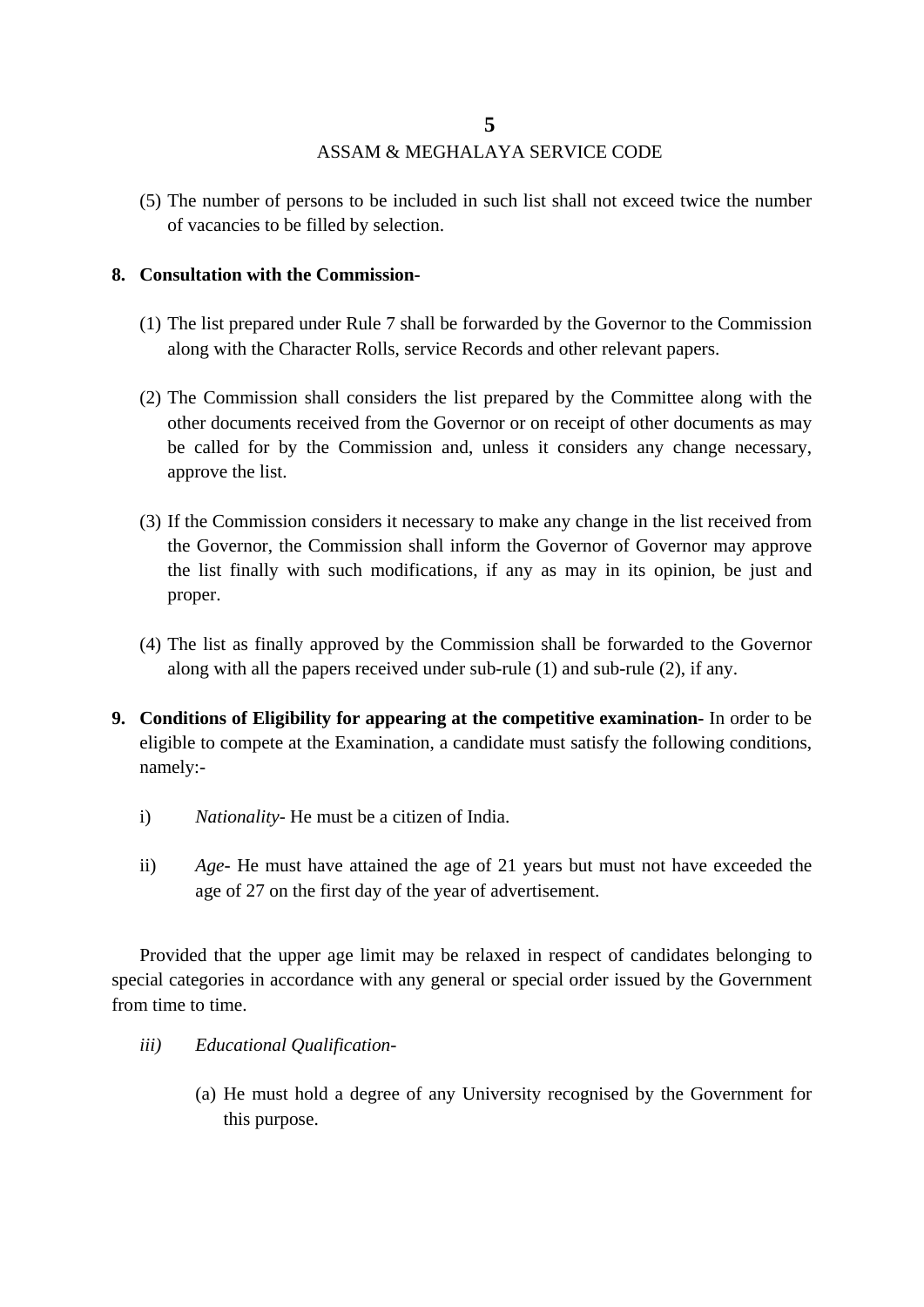- (b) On the commencement of these rules, the Universities recognised shall be as given in Schedule II.
- iv) He must pay the fees prescribed by the Commission.

#### **10. Disqualification for appointment to the service-**

(1) No person who has than one wife living shall be eligible for appointment to the Service;

Prescribed that the Governor may, if he is satisfied that there are special grounds for doing so, exempt any person from the operation of this sub-rule.

(2) No woman who is married to any person who has a wife living shall be eligible for appointment to the Service;

Prescribed that the Governor may, if he is satisfied that there are special grounds for doing so, exempt any such women from the operation of this sub-rule.

(3) No person who attempt to enlist support for his candidature directly or indirectly by any recommendation, either written or oral or by any other means, shall be appointed to the Service.

#### **11. Appointment to the Service-**

- (1) Appointment to the Service shall be made by the Governor and shall be notified in the *Gazette of Meghalaya.*
- (2) A person shall join within 15 days of receipt of the order of appointment, failing which, and unless the Governor extends the period, which shall not in all exceed three months, the appointment shall be cancelled.
- (3) Subject to the provisions of sub-rules (3) and (5) of Rule 6 appointment under clause (a) of sub-rule (1) of Rule (5) shall be made in the order in which the names appear in the list prepared by the Commission.
- (4) Appointment under clause (b) of sub-rule (1) of Rule 5 shall be made in the order in which the names appear in the list approved by the Commission under Rule 8.

#### **12. Probation-**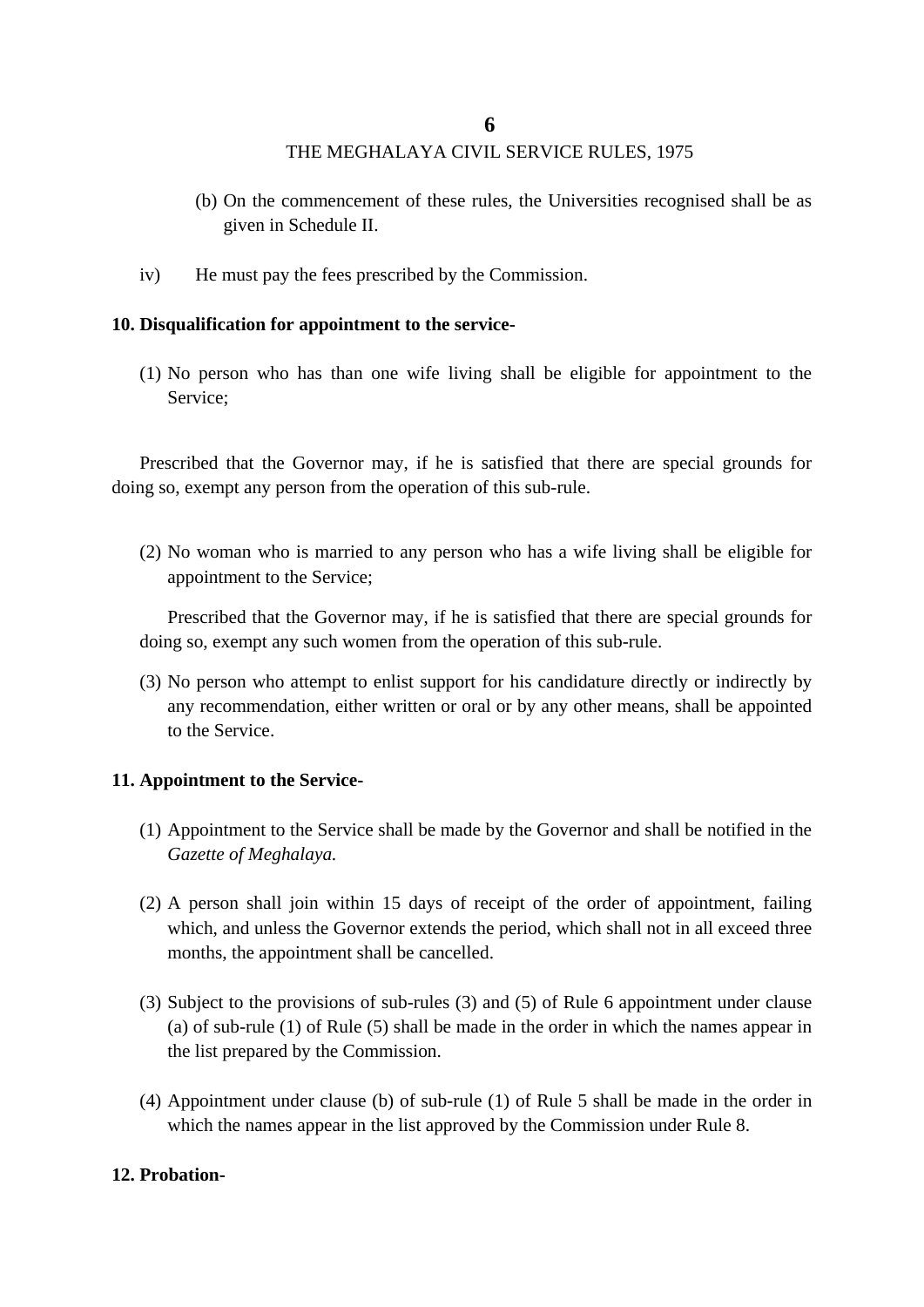### ASSAM & MEGHALAYA SERVICE CODE

(1) Every person recruited to the service in accordance with these Rules including those recruited through the emergency recruitment referred to in clause (c) of Rule 3 shall be on probation for a period of 2 years;

Provided that the period of probation may for good and sufficient reasons be extended by the Governor in individual cases by a period not exceeding two years.

(2) A member of the Service who originally belonged to the Assam Civil Service Class I/Assam Civil Service Class II and who has not been confirmed in the Assam Civil Service Class I/Assam Civil Service Class II shall be on probation for a period of two years;

Provided that the period of probation in cases of such persons may for good and sufficient reasons be reduced by the Governor in individual cases.

#### **Comment**

**Reviewing work of a probationer-** Government has a right to review the work of probationer with a view to ascertaining his suitability for further retention. [Capt. R. S. Saxena V. State of Gujarat, AIR 1954 Guj. 145]

#### **13. Departmental Examinations and training-**

- (1) Every probationer shall during the period of probation successfully undergo the Survey and Settlement Training and such other training as the Governor may from time to time prescribe and shall appear at and pass the prescribed Departmental Examinations conducted by the Commission.
- (2) A member of the Service who has been confirmed in the Assam Civil Service Class II but who has not passed all the Departmental Examinations prescribed for the Service shall within a period of two years appear at and pass the prescribed departmental examination conducted by the Commission in the subjects in which he has not passed and shall also required to successfully undergo the Survey any Settlement Training if he has not already undergone the said training.
- **14. Discharge of a Probationer-** a Probationer shall be liable to be discharged from the Service or shall be liable to be reverted to his substantive post in case of person recruited under clause (b) of sub-rule (1) of Rule 5-
	- (a) If he fails to make sufficient use of the opportunities given during the training otherwise fails to give satisfaction during or at the end of the period of probation; or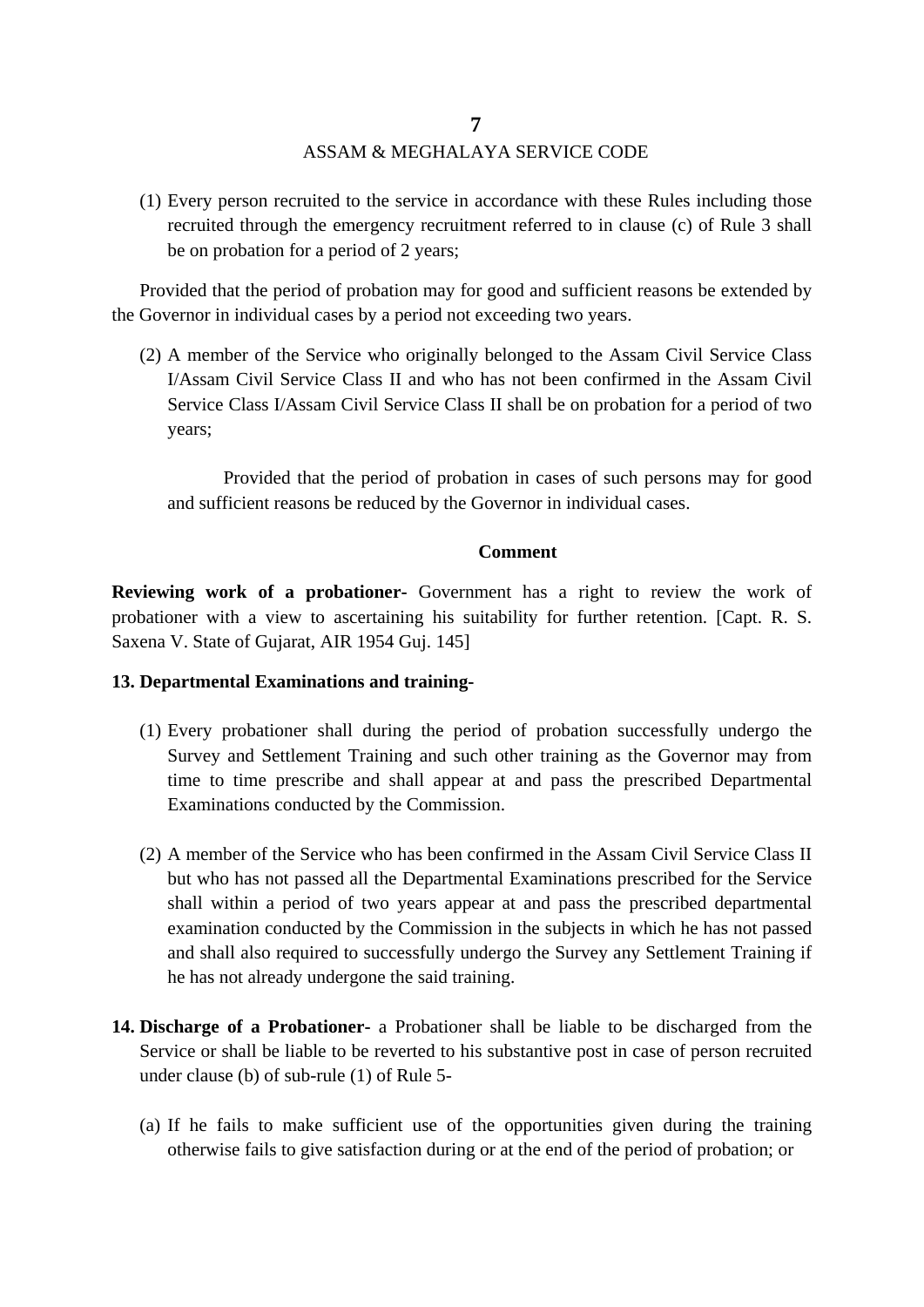- (b) If he fails to pass the prescribed Departmental Examinations unless the Governor permits him to sit for examination in the subject or subjects in which he failed; or
- (c) If on any information received relating to his nationality, age, health, character and antecedents, the Governor is satisfied that the probationer is ineligible or otherwise unfit for being a member of the Service; or
- (d) If he fails to comply with any of the provisions of these rules.
- **15. Confirmation-** Where a probationer has completed his period of probation to the satisfaction of the Governor, he shall be confirmed in the Service if-
	- (a) He has passed the Departmental Examinations completely and has successfully undergone the Survey and Settlement Training; and
	- (b) He is considered otherwise fit for confirmation by the Governor;

Provided that where a probationer is not given opportunity for undergoing the prescribed Survey and Settlement Training during the period of probation, his confirmation shall not be held up for reason of not successfully undergoing the said Training but such a probationer shall when called upon by the Governor and opportunity given, successfully undergone the said training failing which he shall be liable to removal from service unless the Governor allows him other chances;

Provided further that the Governor may for good and sufficient reasons exempt a member of the service from passing any one or more of the prescribed Departmental Examinations and confirm him in the Service.

#### **16. Seniority-**

(1) The *inter-se* seniority of the members of the Service who originally belonged to the Assam Civil Service Class I and recruited on or before 21<sup>st</sup> January, 1972 and who are allocated or may be allocated to the State of Meghalaya in accordance with the provisions of Section 64 (1) of the North Eastern Areas (Re-organisation) Act, 1971, shall be as it is under the Government of Assam prior to their allocation to the State of Meghalaya.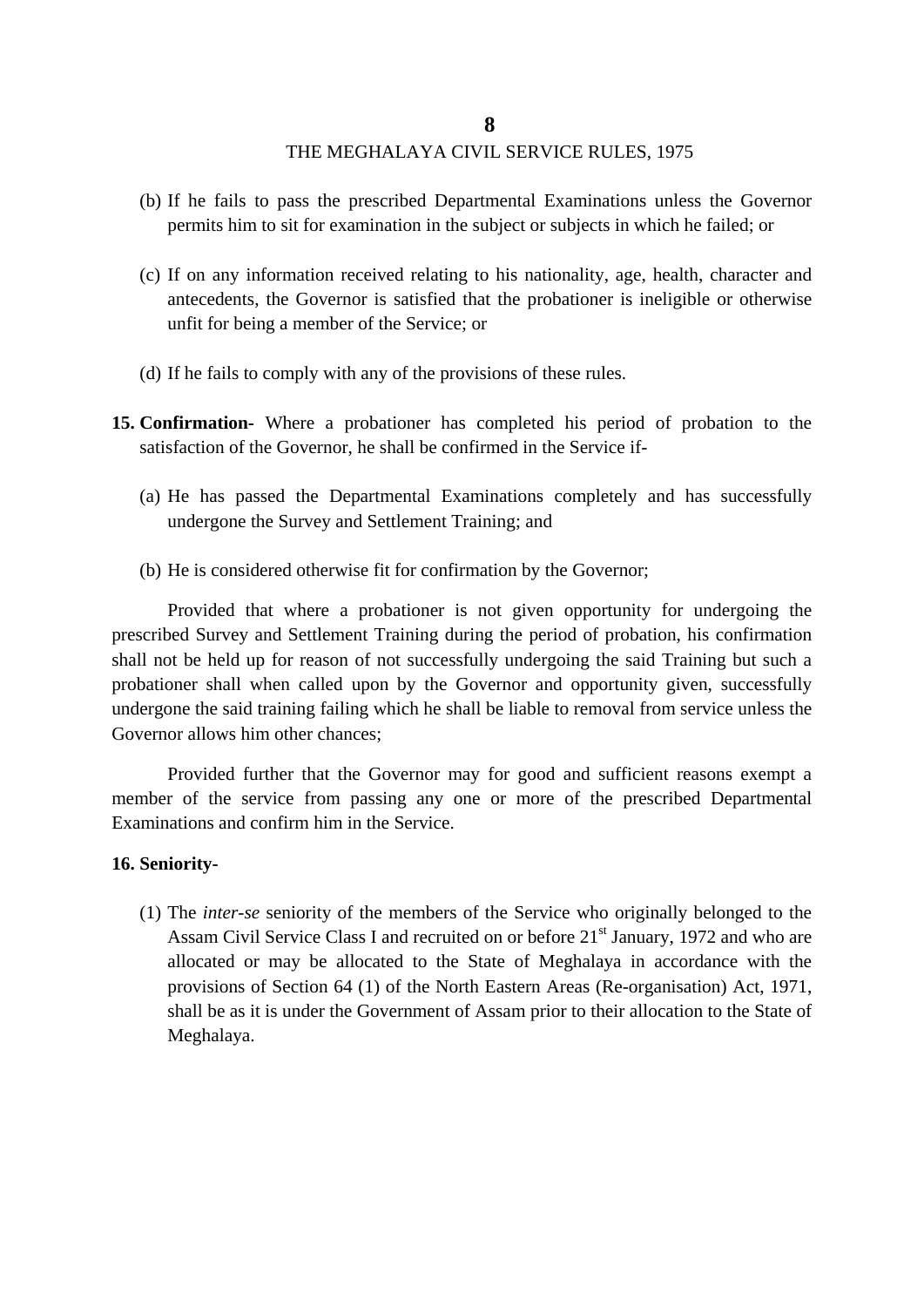### ASSAM & MEGHALAYA SERVICE CODE

- (2) The *inter-se* seniority of the members of the Service who originally belonged to the Assam Civil Service Class II and recruited on or before  $21<sup>st</sup>$  January, 1972 and who are allocated or may be allocated to the State of Meghalaya in accordance with the provisions of Section 64 (1) of the North Eastern Areas (Re-organisation) Act, 1971, shall be as it is under the Government of Assam prior to their allocation to the State of Meghalaya. Such members of the Service shall be junior to all members of the Service mentioned in sub-rule (1) above.
- (3) The *inter-se* seniority of the members of the Service recruited through the emergency recruitment referred to in clause (c) of Rule 3 shall be in the order in which their names appear in the list furnished by the Meghalaya Public Service Commission for the purpose of such emergency recruitment. Such members of the Service shall be junior to all members of the Service mentioned in sub-rule (1) and (2) above.

Provided that any person who is already in A.C.S II and appointed to the post on the basis of the emergency recruitment, his seniority shall be decided by virtue of his position in the A.C.S. II if he is permanently allocated to the Government of Meghalaya.

(4) The seniority of the members of the Service recruited after the commencement of these rules shall be in the order in which their names appear in the list prepared subrule (4) of Rule 6 or approved under Rule 8;

Provided that the members of the service recruited in year under clause (b) of sub-rule (1) of Rule 5 shall be senior to the members recruited in the same year under clause (a) of sub-rule (1) of Rule 5.

(5) If the confirmation of any member of the Service is delayed beyond two years of probation on account of his failure to qualify for such confirmation, he shall lose his position in order of seniority *vis-a-vis* such of his juniors as may be confirmed earlier than he. His original position, shall, however, be restored on his confirmation subsequently.

#### **Pay, Increment, etc.**

#### **17. Time scales of pay-**

(1) The time scale of pay admissible to a member of the Service shall be as follows subject to revision by the Governor from time to time.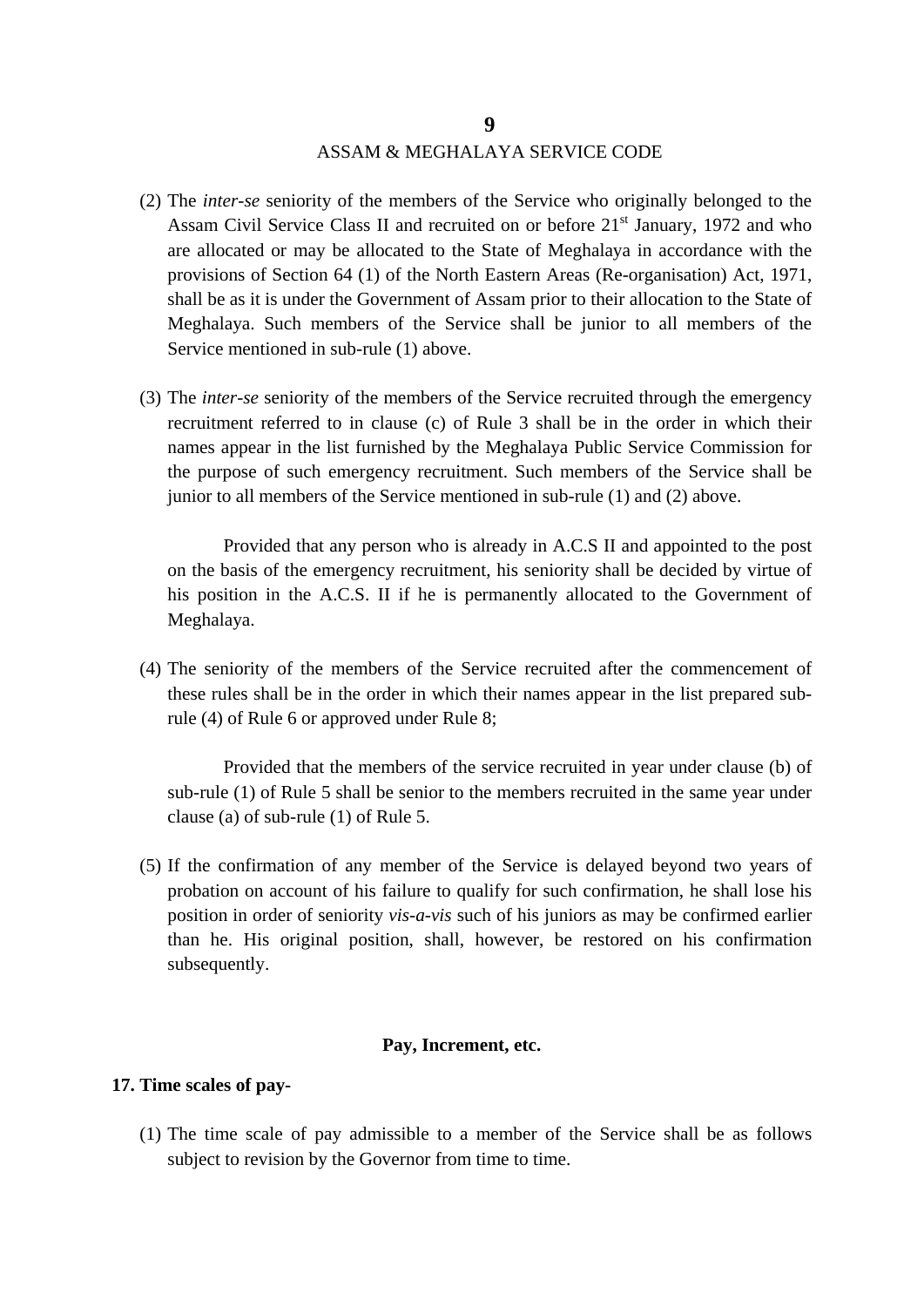Junior Grade Rs. 525-35-700-E.B-40-1,100-E.B-45-1,325. Senior Grade Rs. 1,200-55-1,365-E.B-60-1,725

- **18.** Special Pay-The Governor may grant a special pay for any of the posts either individually or with reference to a group or class of such posts as may, from time to time, be determined by him.
- **19.** Fixation of initial pay in the scale-
	- (1) On first appointment to the Service, the initial pay of a member of the Service, shall be fixed at the minimum of the junior grade time scale unless under the Fundamental Rules and Subsidiary Rules or under any other rules governing the fixation of pay for the time being in force, he is entitled to have his pay fixed at a higher stage in that time scale.
	- (2) The initial pay of a member of the Service who originally belonged to the Assam Civil Service Class II shall be fixed in the junior grade time scale of the Service corresponding to the stage in the time scale of the Assam Civil Service Class II which he has been drawing immediately prior to his becoming a member of the Service and if there be no stage, his initial pay shall be fixed at the stage next below that pay plus the grant of personal pay equal to the difference to be merged in future increment (s).
	- (3) The initial pay of the members of the Service recruited through the emergency the emergency recruitment referred to in clause (c) of Rule 3 shall be fixed under the normal rules.
	- (4) On promotion of a member of the Service to the senior grade time-scale, initial pay shall be fixed in accordance with the principles governing such fixation in the Fundamental Rules and Subsidiary Rules or any other rules for the time being force.

#### **20. Increment-**

- (1) The first increment admissible to a member of the Service in the junior grade timescale shall accrue on the expiry of one year from the date of his joining the Service; but further increments due shall be allowed only on his confirmation in the Service.
- (2) The pay of a member of the Service on confirmation shall be fixed at such a stage in the junior grade time-scale as if he has been allowed his usual increments due but he shall not be entitled to any arrear in pay on account of withholding of due increments for a period prior to the date of his confirmation.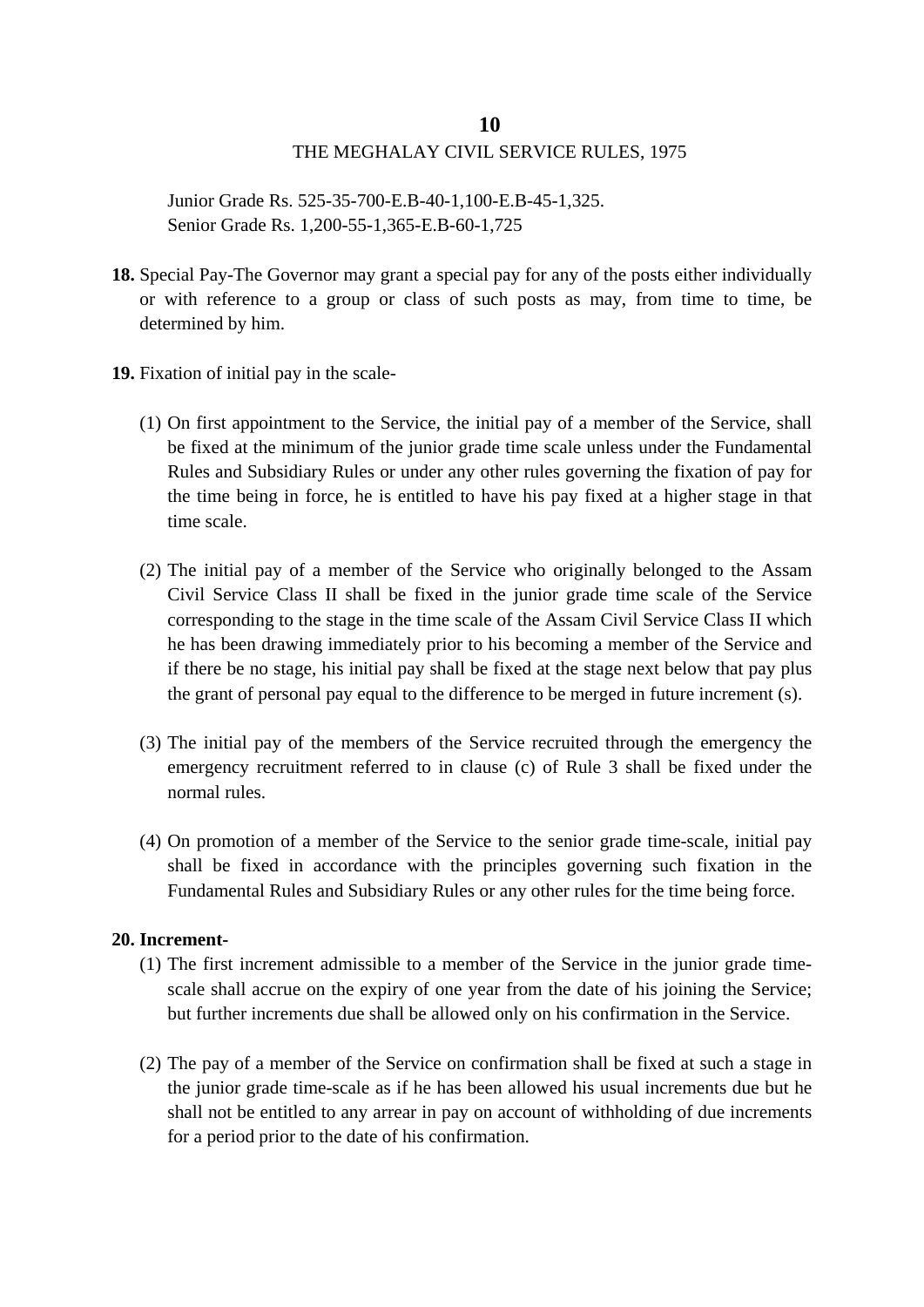#### ASSAM & MEGHALAYA SERVICES CODE

- (3) The Governor may withheld, for such time as he may direct an increment or increments due to a substantive member of the Service who has failed to pass the Departmental Examination or Examinations within such time as the Governor may by general or special order, prescribe but the withholding of such increment shall have no cumulative effect.
- **21. Crossing of Efficiency Bar-** A member of the Service shall not be allowed to cross the first or the second efficiency bar in the junior grade time-scale and the efficiency bar in the senior grade time-scale unless the Governor is satisfied about his ability and integrity.

#### **Comment**

**Efficiency bar**- Once the bar is lifted and the government servant is allowed to cross the efficiency bar, earlier adverse remarks in his confidential records are to be treated as condoned and not to be taken into consideration for the purpose of his future promotion. [Shadi Lal v. Dy. Commissioner, Gurgaon; (1974) 1SLR 217 at p. 218 (P and H); State of Punjab v. Dewan Chunilal, 1970 SLR 375 (SC)]

#### **22. Promotion to Senior Grade time-scale-**

- (1) A member of the Service in the junior grade time-scale shall be eligible for promotion to the senior grade time-scale but no member of the Service shall be promoted unless he has served in the junior grade time-scale for a minimum period of seven years and the Governor is satisfied about his ability, Integrity and Character.
- (2) The appointments to the senior grade time-scale shall be made by the Governor from a list of suitable members of the Service, as prepared from time to time and received as and when necessary by a Selection Board, consisting of the following, namely:-
	- (a) Chief Secretary to the Government- Chairman
	- (b) Commissioner of Division- Member.
	- (c) Two senior most Secretaries to the Government- Members.
- **23.** The seniority of members of the Service promoted to the senior grade time-scale shall be in the order in which their names are arranged by the Selection Board under sub-rule (2) of Rule 22 for the purpose of promotions to that grade.
- **24. Miscellaneous Provisions-** Except as provided in these rules, all matters relating to pay, allowances, leave, pension, discipline and other conditions of Service shall be regulated by the general rules framed by the Governor from time to time.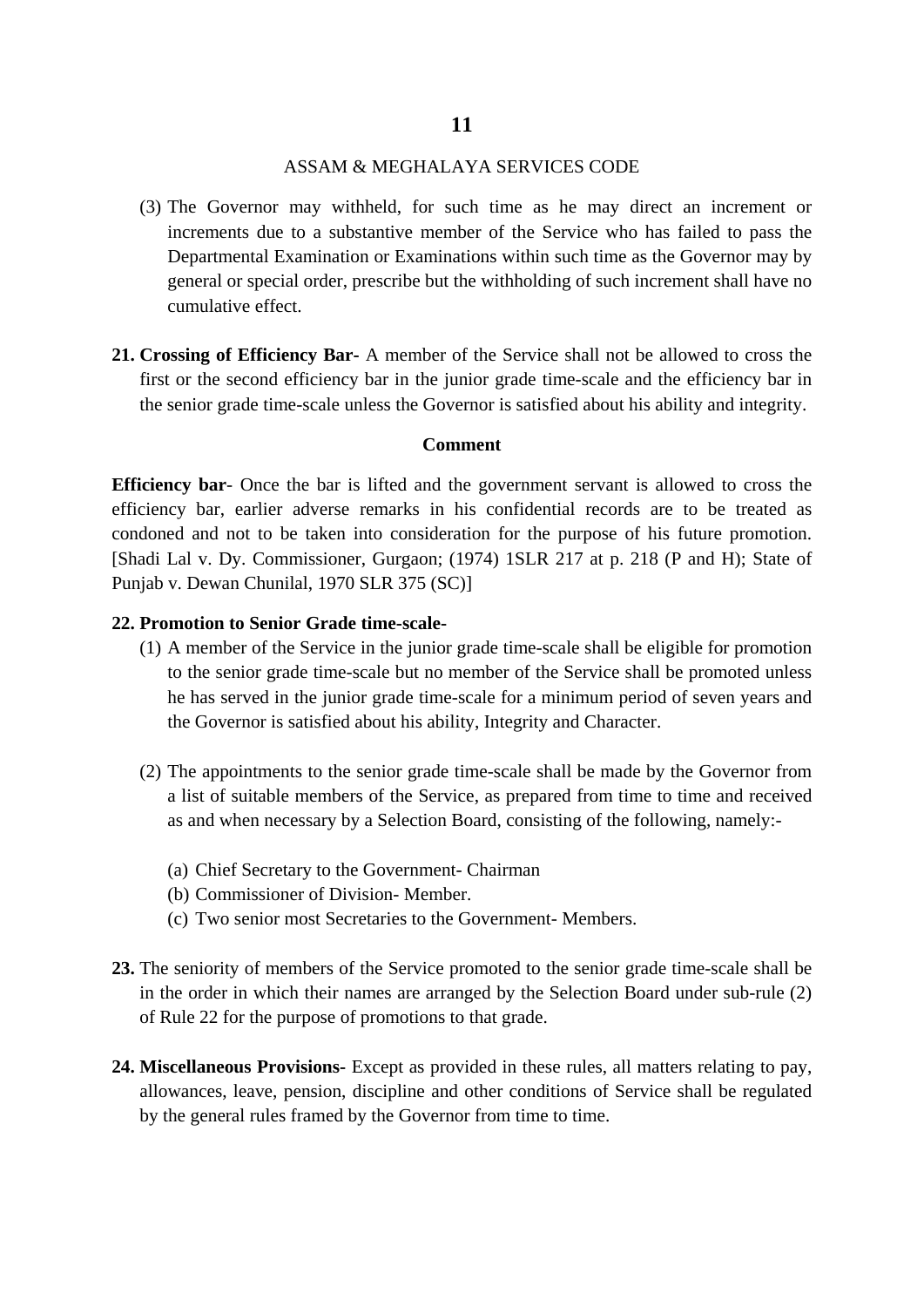**25. Power of the Governor to dispense with or relax any rule-** Where the Governor is satisfied that the operation of any these rules causes undue hardship in any particular case, he may dispense with or relax that rule to such extent and subject to such conditions as he may consider necessary for dealing with the case in a just and equitable manner;

Provided that the case of any person shall not be dealt with in any manner less favourable to him than that provided by any of these rules.

**26. Interpretation-** If any question arises relating to the interpretation of these rules, it shall be referred to the Governor whose decision thereon shall be final.

#### SCHEDULE I

#### [Rules  $4(2)$ ]

| 1.                               | <b>Senior Duty Post</b>                           | . |  |  | 15  |
|----------------------------------|---------------------------------------------------|---|--|--|-----|
|                                  | 2. Junior Duty Post                               |   |  |  | 60  |
|                                  |                                                   |   |  |  | 75  |
|                                  | 3. Deputation Reserve at 29 per cent of (1 and 2) |   |  |  | 15  |
|                                  | 4. Leave Reserve at 11 per cent of (1 and 2)      |   |  |  | 8   |
|                                  | 5. Training Reserve at 10.5 per cent of (1 and 2) |   |  |  | 8   |
| <b>Total Authorised Strength</b> |                                                   |   |  |  | 106 |

#### SCHEDULE II

#### Rule  $9$  (iii) (b)

#### **List of Universities approved by the Government of Meghalaya.**

#### *Indian Universities*

Any University incorporated by an Act of the Central or State Legislature in India.

#### *University in Burma*

The University of Rangoon.

#### *English and Welsh Universities*

The Universities of Birmingham, Bristol, Cambridge, Durham, Leeds, Liverpool, London, Manchester, Oxford, Reading, Sheffield and Wales.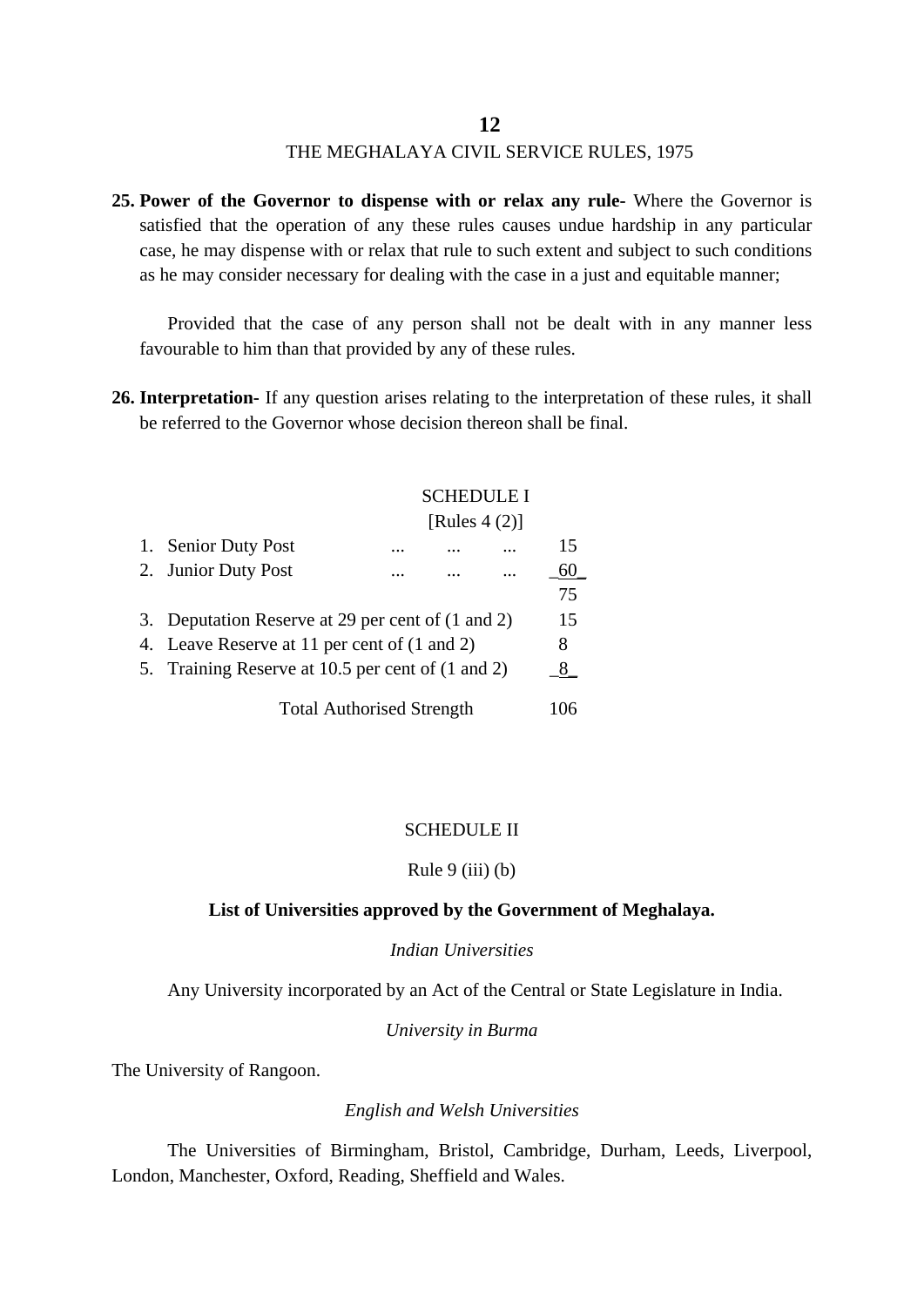#### ASSAM & MEGHALAYA SERVICES CODE

*Scottish Universities*

The Universities of Aberdeen, Edinburgh, Glasgow and St. Andrew.

*Irish Universities.*

The University of Dublin (Trinity College).

The National University of Dublin.

The Queen's University, Belfast.

*University in Pakistan*

The University of Punjab.

The University of Sindh.

*University in Bangladesh*

The Dacca University

*Universities of America*

The University of Harvard

The University of Yale

The University of Columbia

The University of Michigan.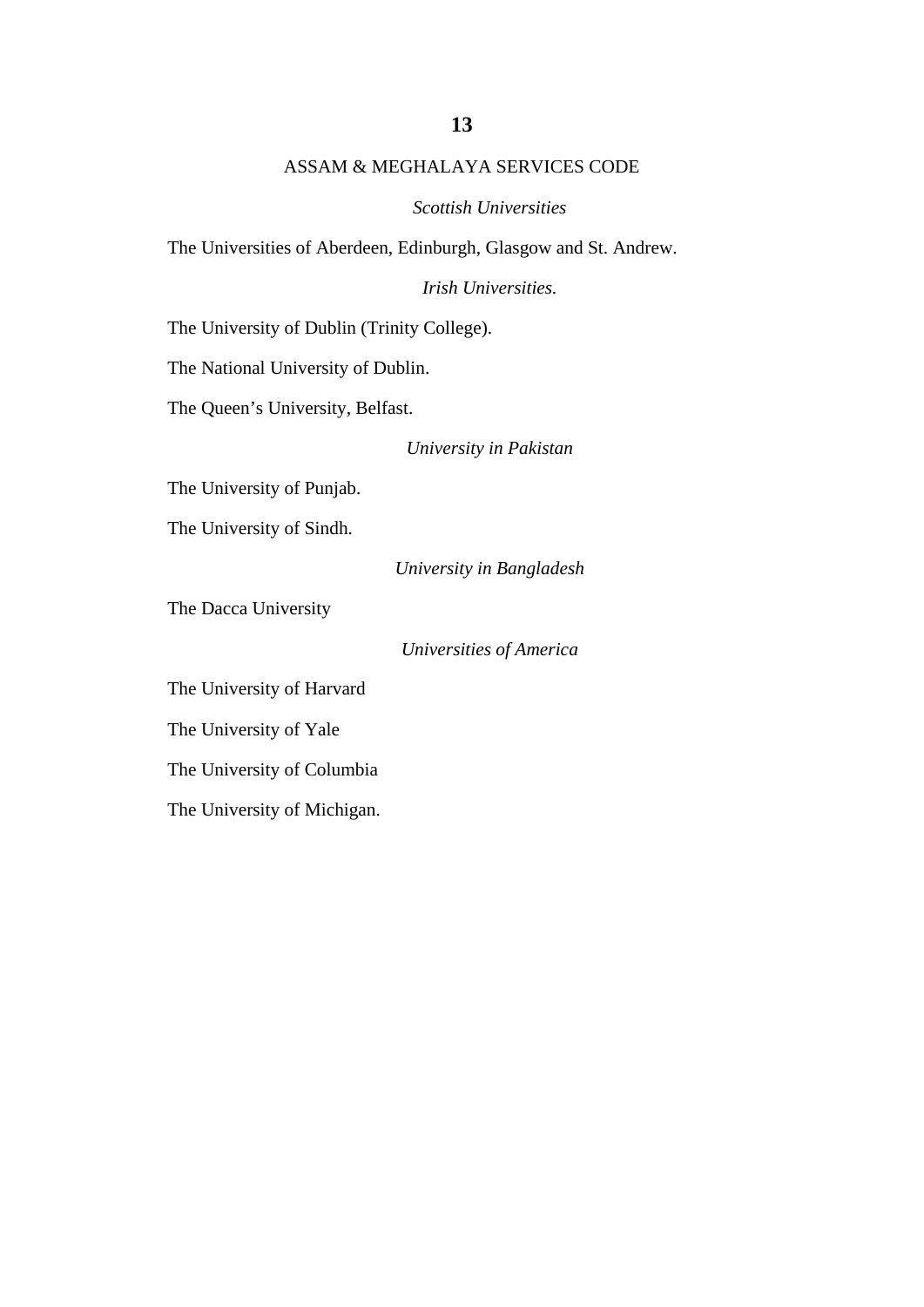#### THE MEGHALAYA CIVIL SERVICE (SECOND AMENDMENT) RULES, 1982

*No PER 257/75/Part., dated the 11th January, 1982***-** In exercise of the powers conferred under the proviso to Article 309 of the Constitution of India, the Governor of Meghalaya is pleased to makes the following Rules further to amend the Meghalaya Civil Service Rules, 1975 (hereinafter called the principal Rules), namely,

#### **1. Short title and commencement-**

- i) These Rules may be called the Meghalaya Civil Service (Second Amendment) Rules, 1982
- ii) They shall come into force with immediate effect.
- **2. Amendment of Rule 7 of the Principal Rules-** In Rule 7 of the principal Rules
	- i) For the existing clause (b) of sub-rule (2) the following shall be submitted as a new clause, namely:-

"(b) Who on the first day of that year have completed not less than eight years of continuous service under the Government in a post not below the rank of Upper Division Assistant in the Meghalaya Secretariat or offices of the Heads of Departments or District Offices or in any post under the Government carrying a pay scale same with or not lower than that of an Upper Division Assistant in District Offices and who are holding such posts either in a substantive or temporary capacity".

ii) In the proviso below sub-rule (4) for the existing clause (c) the following shall be substituted as a new clause, namely-

"(c) He has not crossed the age of forty years on the first day of the year in which the selection is made and possesses the academic and other qualifications laid down in Rule 9".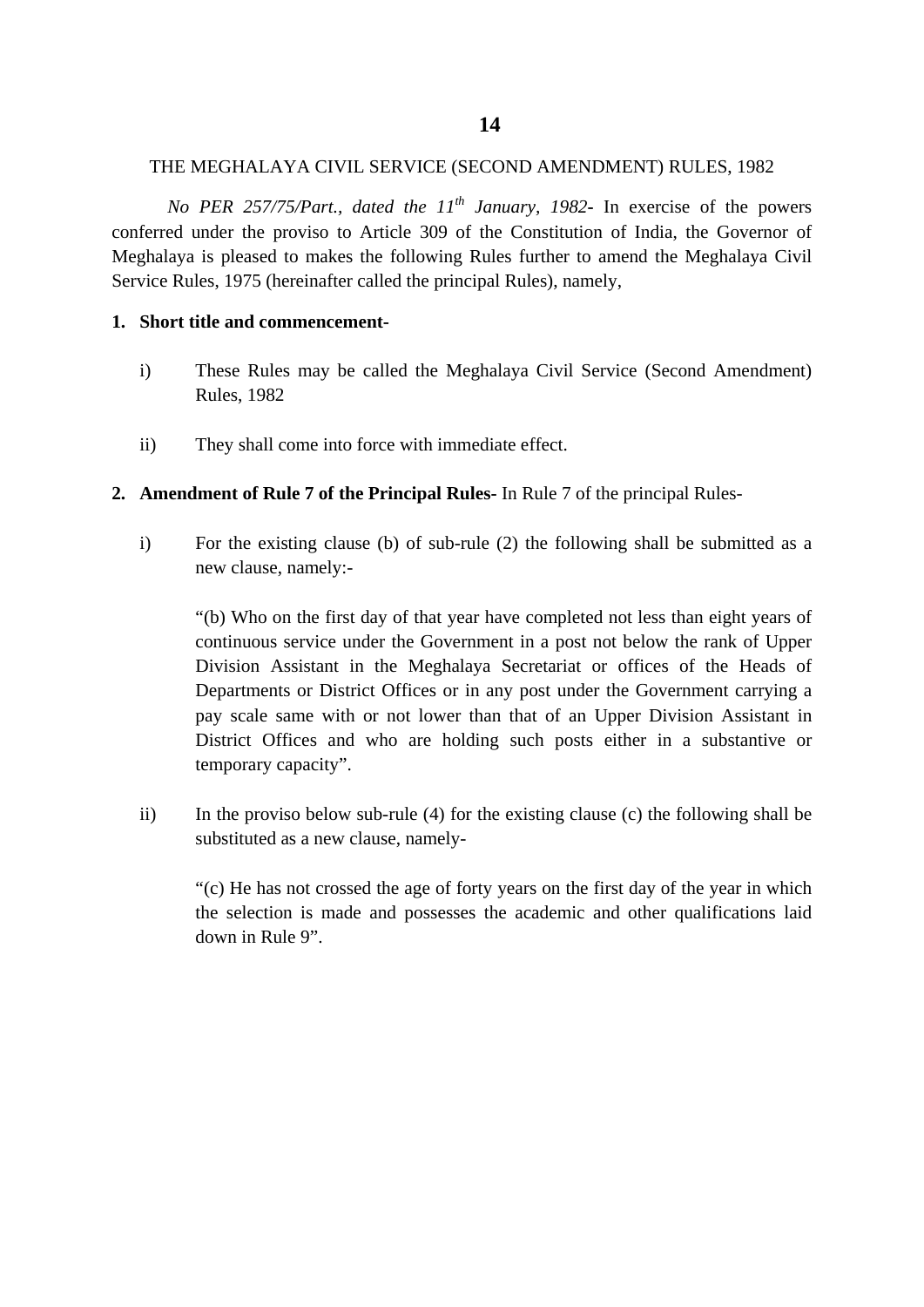

# **The Gazette of Meghalaya**

# **EXTRAORDINARY**

# **PUBLISHED BY AUTHORITY**

No. 17 **Shillong, Thursday March 6, 1975,** 15<sup>th</sup> **Phalguna** 1896 S. E.

# **PART VA**

## **GOVERNMENT OF MEGHALAYA**

## **ORDERS BY THE GOVERNOR**

# **LABOUR DEPARTMENT**

**..........................**

## **NOTIFICATION**

The  $6<sup>th</sup>$  March, 1975

**No. Labour 113/73/47**.—In exercise of the powers conferred by Section 12 of the Meghalaya Civil Task Force Act, 1974 (Act No. 1 of 1974), the State Government hereby makes the following rules, namely:-

1. **Short title and commencement**—(1) These rules may be called the Meghalaya Civil Task Force Rules, 1975.

(2) They shall come into force at once.

2. **Definition**—In these Rules, unless the context otherwise requires—

(a) "Act" means the Meghalaya Civil Task Force Act, 1974;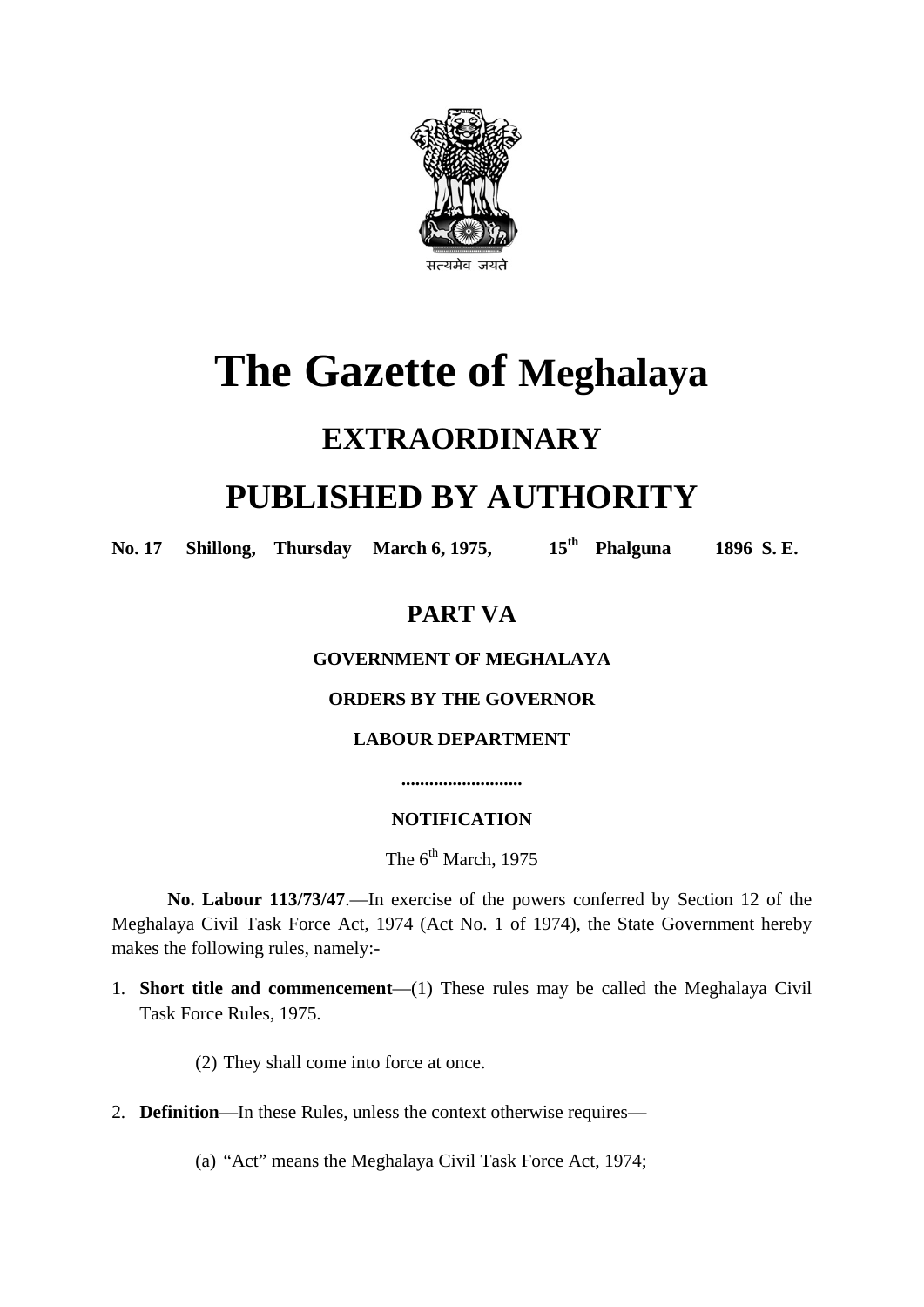- (b) "Adjustant" means the Adjustant appointed to the Force;
- (c) "Assistant Commandant" means an officer of the Force who may be appointed as Adjustant, Quartermaster or Company Commander;
- (d) "Commandant" means the Commandant of the Force;
- (e) "Company Commander" means the Company Commander appointed to the Force as Commander of the headquarters Company or Works Company;
- (f) "Company Headquarters" means the Headquarters of Headquarters Company and Works Company of the Force constituted and organised under these Rules;
- (g) "Deputy Commandant" means the Deputy Commandant appointed to the Force;
- (h) "Other Member" means a member of the Force other than a Superior Officer, Subordinate Officer and Under Officer and includes a pioneer and such of the medical and clerical staff as the State Government may decide;
- (i) "Medical Officer" means the Medical Officer appointed to the Force;
- (j) "Quartermaster" means the Quartermaster appointed to the Force;
- (k) "Regulations" means regulations framed or orders issued under these Rules;
- (l) "State Government" means the Government of Meghalaya;
- (m)" Subordinate Officer" means a member of the rank of Subedar Major, Subedar and Jemadar;
- (n) "Superior Officer" means a member of the rank of Commandant, Deputy Commandant, Assistant Commandant and the Medical Officer;
- (o) "Under Officer" means a member of the rank of Havildar Major, Havildar and Naik;

#### And

(p) Words and expressions used and not defined in these Rules but defined in the Act shall have the meanings assigned to them in the Act.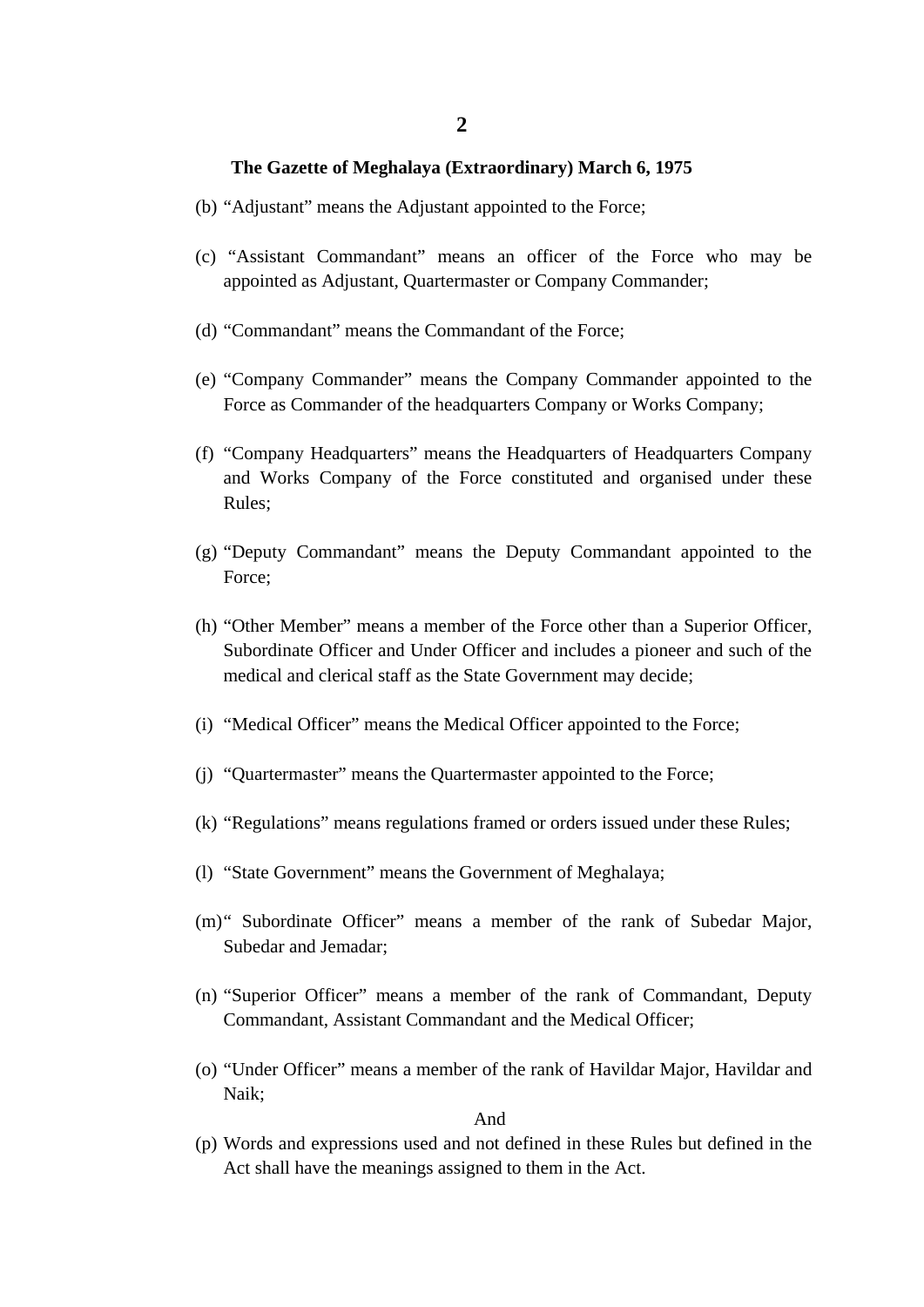- 3. The Force shall consist of such number of officers and other members as may be determined by the State Government from time to time.
- 4. **General Superintendence of the Force**—The general superintendence of the Force throughout Meghalaya shall vest in and in be exercised by the State Government through the Commandant, and his absence through the Deputy Commandant or such officer or authority as the State Government may think fit.
- 5. (1) The seniority of the members of the Force may be such as may be determined by the appointing authority concerned by regulations framed from time to time.

(2) The inter-se ranking of the superior officers shall be in the following order namely—

- (a) Commandant.
- (b) Deputy Commandant.
- (c) Assistant Commandant.
- (3) The inter-se ranking of the members of the Force other than those mentioned in sub-rule (2) above shall be such as the Commandant may, by regulations, prescribed with the approval of the State Government.
- 6. **Duties of the Commandant of the Force**—(1) The Commandant shall be the head of the Meghalaya Civil Task Force and shall be responsible for maintaining it in a State of high efficiency, training, discipline, morale and proper administration and readiness for undertaking the tasks assigned and he shall, for that purpose, take all such steps as he may consider necessary, by way of tours, inspections, examination of records, calling for reports, framing regulations, issuing instructions and giving directives on all matters pertaining to the administration of the Force. He shall, in particular, guide and direct the other subordinate officers under him and it shall be his duty to ensure that the officers maintain the Force in their charge at high level of efficiency and discipline.

(2) The Commandant shall keep himself in touch with the different Departments/Officers of the Government/Public and Government Undertakings dealing with developmental works. He shall maintain close liason with the District Officers, the Police and other authorities of the State so as to secure effective coordination between the different authorities of the State and the Force generally.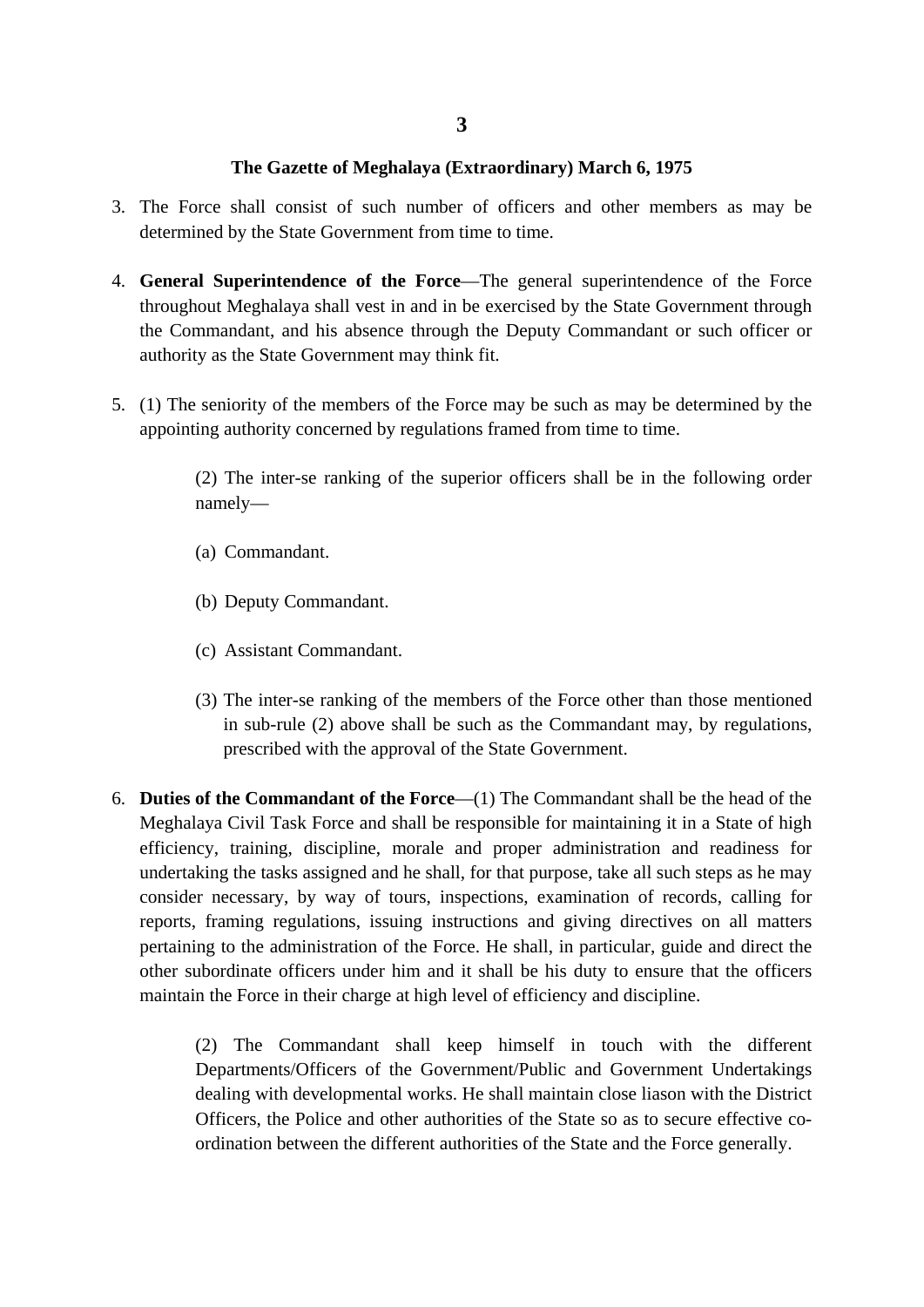The Commandant shall keep the Government duly informed of all matters of importance.

(3) The Commandant shall pay particular attention to the preservation of health of the under his command as advised by the Medical Officer.

- (4) The Commandant shall supervise and control all duties performed by those under his command and shall be held accountable and be responsible for the security and condition of equipment and stores of whatever description pertaining to or on charge of his Force.
- (5) The Commandant shall also discharge such other duties and perform such other functions as may be assigned to him by the State Government from time to time.
- 7. **Duties of the Deputy Commandant--** The Deputy Commandant shall be the officer next in Command of the Force.

He shall aid the Commandant in the performance of his duties generally. He shall, in particular, be assigned by the Commandant the following duties, namely—

- (a) Administrative work of the Force.
- (b) Command Task Force the Headquarters of Headquarters Company at the discretion of the Commandant.
- (c) Training.
- 8. **Duties of the Adjustant**—(1) The Adjustant shall be the Senior and Co-ordinating Staff Officer of the Commandant. He shall deal with all subjects except those specially allotted to the Quartermaster or other Officers.

(2) The Adjustatnt shall be thoroughly conversant the training administration and maintenance of discipline in the Force.

(3) The Adjustatnt shall be responsible for the secretariat duties such as keeping the rolls and records and dealing with the correspondence. He shall also look after the recruits, arrange the routine work and generally assist the Commandant of the Force.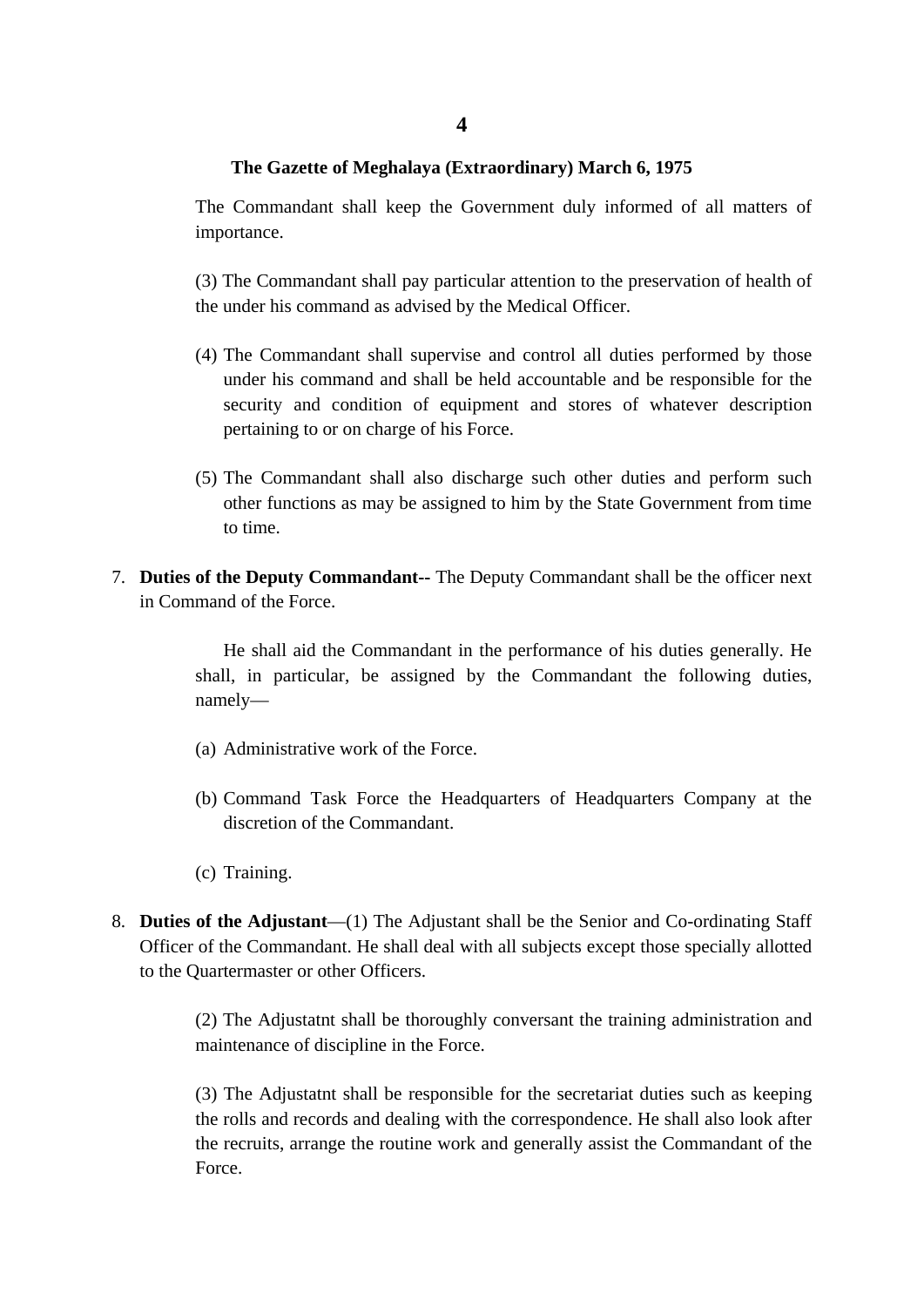9. **Duties of the Quartermaster**—(1) The Quartermaster shall be the staff officer to the Commandant and shall be responsible to him.

> (2) The Quartermaster shall be responsible for the provision, receipt, issue and accounting and maintenance of vehicles, equipment, stores, clothing and rations, the cleanliness of the lines and the supervision of the Force shops and establishments and shall perform all other functions as may be assigned to him from time to time.

10. **Duties of the Company Commander Works Company**—(1) Each Works Company shall be under direct command, supervision and control of its Company, Commander, who shall be responsible for the operation and control of the works entrusted to the Works Company in an efficient and economic manner and who shall, for that purpose, take all such steps as may be considered necessary by way of issuing order, instructions, directions or otherwise on all matters pertaining to the administration, operation and execution of the works entrusted to the Company under his charge.

(2) The Works Company Commander may, in accordance with regulations framed by the State Government in this behalf and with the approval for the Commandant engage such local labour from the area of his Company's operation pure on daily or weekly wages where circumstances necessitate such engagement of additional labour for the expeditious completion of any work. Such labourers shall not be members of the Force.

(3) He shall be responsible to the Commandant for the correct accounting of clothing, equipment, stores and furniture in the charge of his Company.

(4) He shall further be responsible for the following:-

- (a) Efficient functioning of the messes;
- (b) Cleanliness of the men, their clothing, equipment and barracks or quarters of his Company;
- (c) Taking charge of all money of his Company and shall be responsible for the sale custody of such money and for its being expended in conformity with regulations. He will ensure that proper account of money received and expended is maintained;
- (d) Hold kit inspection of his Company as he may consider necessary.

(5) He shall also carry out such other duties and function as may be assigned to him by the Commandant from time to time.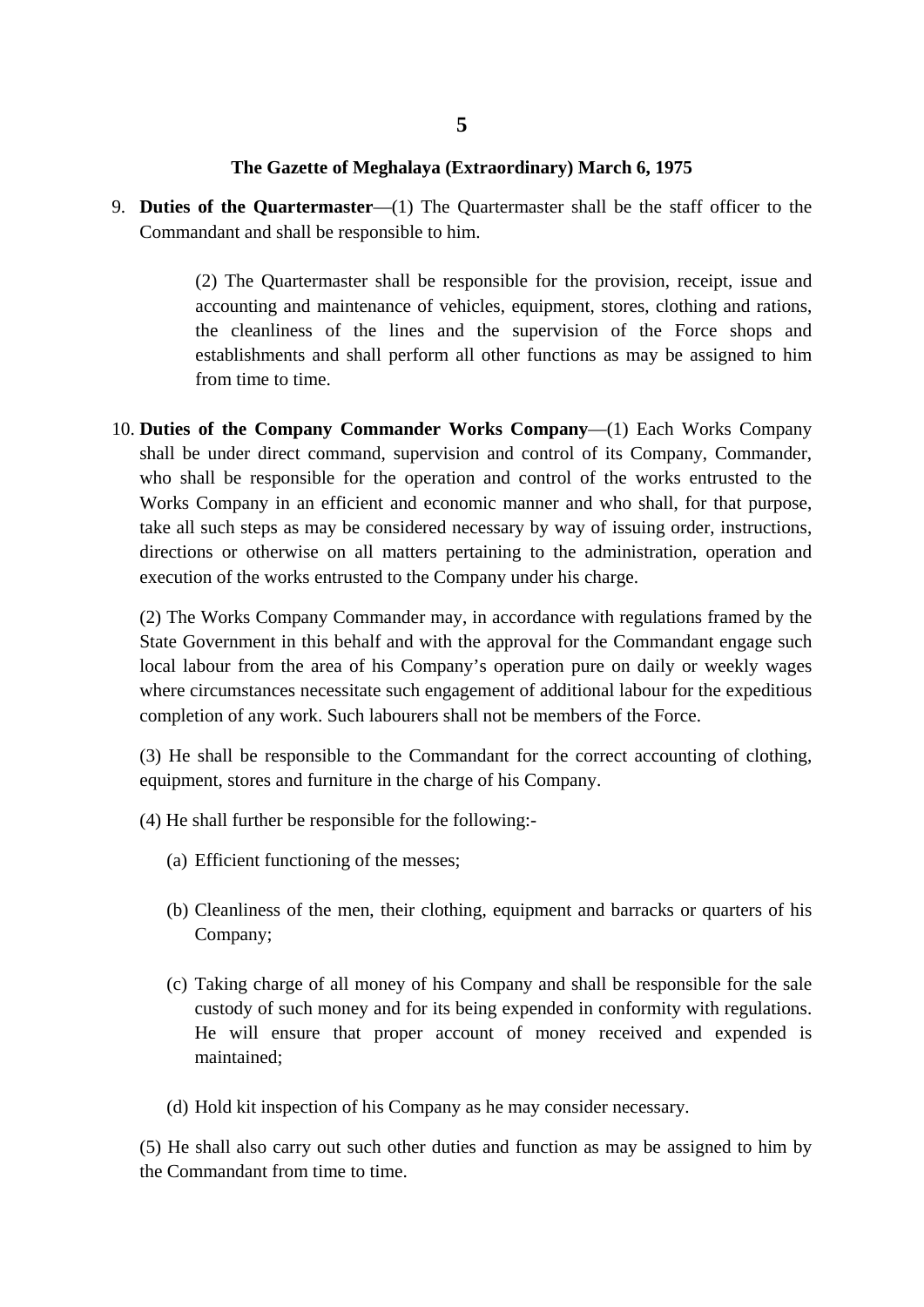- 11. **Duties of the Medical Officer**—(1) The Force Medical Officer id the adviser of the Commandant on all matters concerning health, sanitation and fitness of the members of the Force.
- (2) The Force Medical Officer shall be responsible for:-

(a) treating daily cases in the Medical Inspection Room at the time fixed by the Commandant and attending to the serious cases promptly and sending them to Hospital, if required without delay;

(b) carrying out periodical sanitary rounds and maintaining sanitary diary.

(c) carrying out monthly Medical Inspection of the personnel and keeping inoculation and vaccination of the Force up-to-date;

(d) running the Medical Inspection Room efficiently and ensuring that adequate medicine and equipment are available;

- (e) giving periodical lectures to the personnel on hygiene, sanitation, malaria, etc.;
- (f) providing training in First Aid;

(g) discharging all other functions that may be necessary for the maintenance of the health, sanitation and fitness of the Force.

- 12. **Duties of members of the Force other than those of the Superior Officers**—The duties of the members of the Force, other than those of the Superior Officers, shall be such as the Commandant may, from time to time, by regulations, prescribe with the approval of the State Government.
- 13. **Organisation of the Force**—The Force shall be organised divided into such sub-units and the functions of such sub-units determined according to such regulations as may be framed by the State Government from time to time.
- 14. **Authority to make Appointment**—(1) The appointing Authorities in respect of various posts shall be as follows:-
	- (a) Posts mentioned at Clause (n) of Rule 2—State Government.
	- (b) All other members of the Force—Commandant. Provided that in the case of Subordinate Officers, the Commandant shall take the prior approval of the State Government.